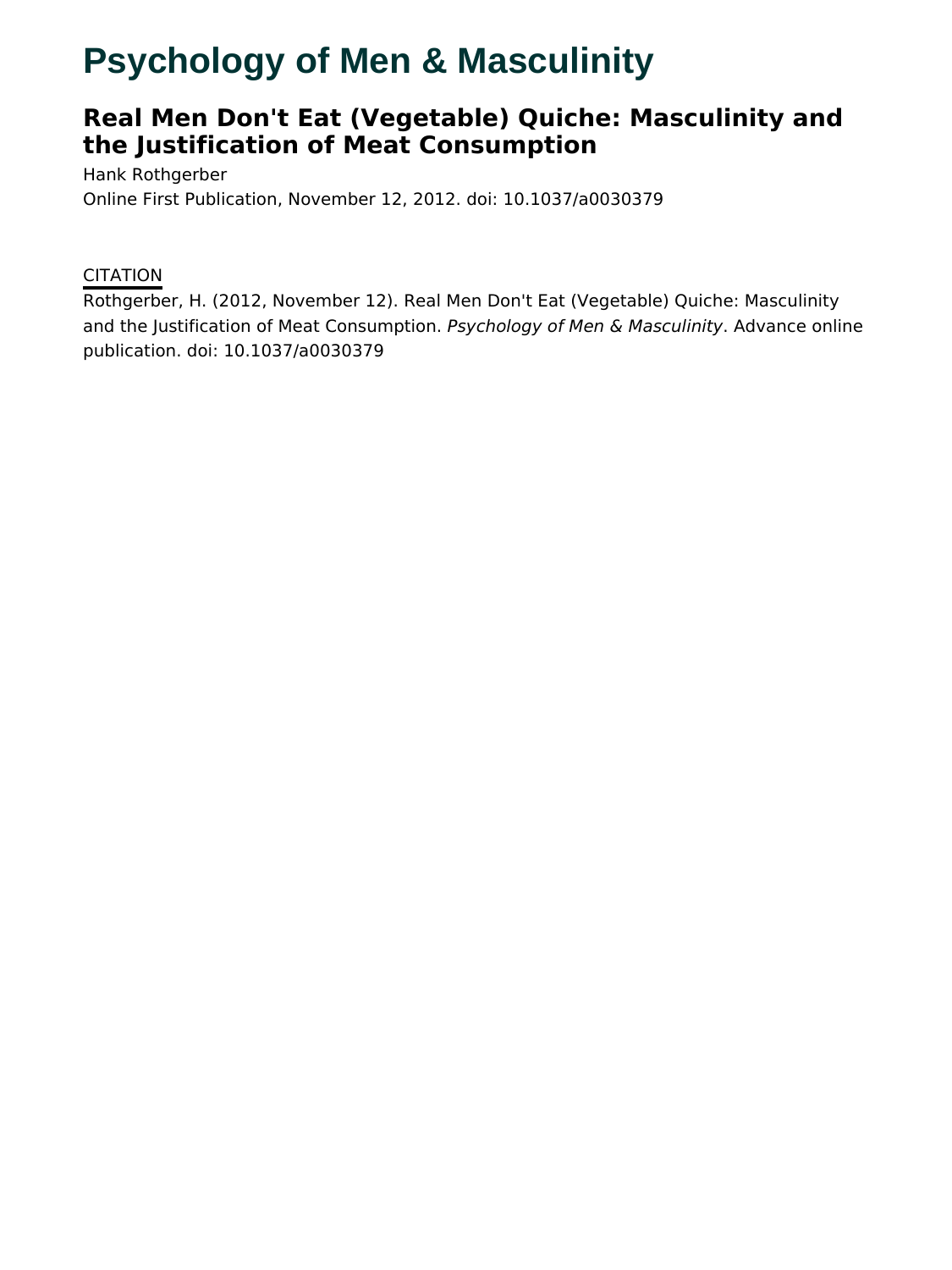# Real Men Don't Eat (Vegetable) Quiche: Masculinity and the Justification of Meat Consumption

#### Hank Rothgerber Bellarmine University

As arguments become more pronounced that meat consumption harms the environment, public health, and animals, meat eaters should experience increased pressure to justify their behavior. Results of a first study showed that male undergraduates used direct strategies to justify eating meat, including endorsing pro-meat attitudes, denying animal suffering, believing that animals are lower in a hierarchy than humans and that it is human fate to eat animals, and providing religious and health justifications for eating animals. Female undergraduates used the more indirect strategies of dissociating animals from food and avoiding thinking about the treatment of animals. A second study found that the use of these male strategies was related to masculinity. In the two studies, male justification strategies were correlated with greater meat consumption, whereas endorsement of female justification strategies was correlated with less meat and more vegetarian consumption. These findings are among the first to empirically verify Adams's (1990) theory on the sexual politics of meat linking feminism and vegetarianism. They suggest that to simply make an informational appeal about the benefits of a vegetarian diet may ignore a primary reason why men eat meat: It makes them feel like real men.

*Keywords:* vegetarianism, meat eating, masculinity, meat justification

#### "Vegetables are for girls . . .

If your instincts tell you following a vegetarian diet isn't manly, you're right."

#### *—Men's Health*

The practice of eating meat has increasingly come under attack. Recent reports by the United Nations (2006) and the Pew Commission on Industrial Farm Animal Production (2008) concluded that farmed animals contribute more to global warming than all transport combined— 40% more, to be precise. Livestock, for example, generates 65% of human-related nitrous oxide and 37% of all human-induced methane, which, respectively, have 296 and 23 times the global warming potential as carbon dioxide. A 2008 German study concluded that meat eaters contribute 7 times as much greenhouse gas emissions as vegans (Schiessl & Schwagerl, 2008). The environmental impact of meat extends beyond global warming: The United Nations report characterized the livestock industry as one of the top sources of a broad range of environmental problems, including the loss of biodiversity, land degradation, water shortage, and pollution.

The Pew Commission on Industrial Farm Animal Production (2008) also delineated a number of public health problems caused by meat production (and, by inference, consumption). Briefly, the meat industry increases the potential for pathogen and infectious disease transfer from humans to animals, increases the risk of food-borne infection, increases nontherapeutic antimicrobial use

and resistance, and exposes workers to a number of adverse health conditions, including bronchitis and asthma. Additionally, popular works by Foer (2009) and others have lifted the veil on the meat industry's treatment of animals. Whether it be tremendous overcrowding, unnatural feed—which promotes physical suffering inhumane (and sometimes ineffective) slaughtering, or many other questionable practices, contemporary factory farming has been criticized on the grounds of animal cruelty. Roberts (2008) raises a different problem for the future of meat consumption: Because it is a highly inefficient use of food resources, meat eating is incompatible with projected population growth. Simply stated, increasing populations will experience starvation if meat consumption is not curtailed.

Given these problems brought on by meat consumption and the numerous benefits of eating a vegetarian diet, then, it is perhaps surprising that, at least in westernized nations, only a small percent self-identity as vegetarians. A 2008 Harris Interactive poll found that 3.2% of U.S. adults follow a vegetarian diet (Vegetarian Times, 2008). Similarly, the estimated percent of vegetarians in Australia (3%), Austria (3%), Belgium (2%), Canada (4%), Denmark (1.5%), France (<2%), Holland (4.3%), Norway (2%), Portugal (0.3%), Spain (4%), and Sweden (3%) comprise a small minority (European Vegetarian Union, 2007).

As the environmental, personal, and ethical arguments for vegetarianism become more pronounced and visible (cf., Corliss, 2002), there is evidence over the last few decades to suggest that a portion of the meat-eating public has become sympathetic to the cause. In a survey of 1,046 U.K. residents, over 25% said they consider themselves to be reducing meat consumption (Richardson, Shepherd, & Elliman, 1993). In Denmark, negative attitudes toward meat have been increasing (Holm & Mohl, 2000). The aforementioned Harris Poll revealed that 10% of Americans claimed to follow a "vegetarian-inclined" diet and 5% expressed

Correspondence concerning this article should be addressed to Hank Rothgerber, Department of Psychology, Bellarmine University, 2001 Newburg Road, Louisville, KY 40205. E-mail: hrothgerber@bellarmine.edu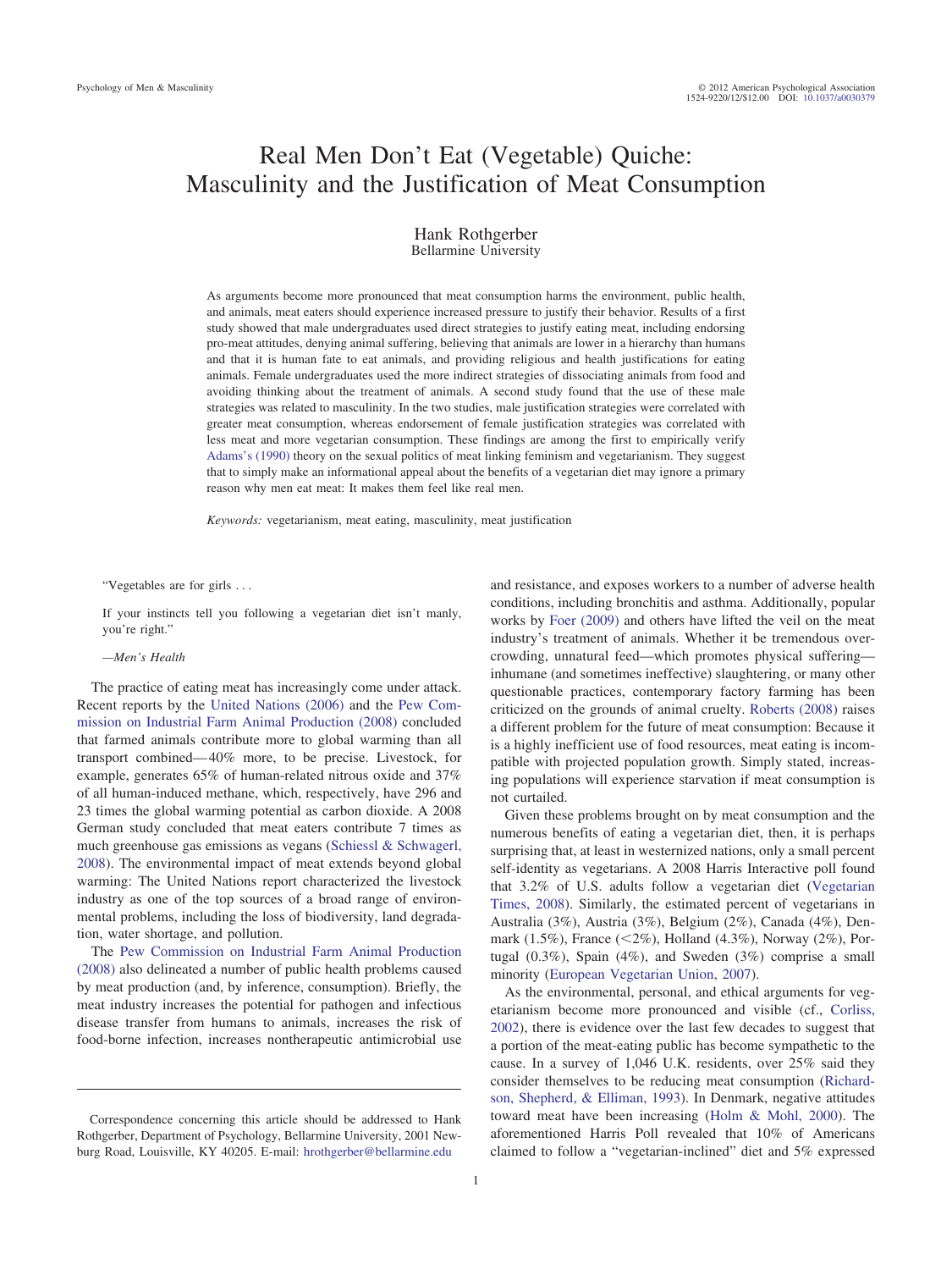"definite interest" in following a vegetarian diet in the future. Chin, Fisak, and Sims (2002) found low levels of antivegetarian sentiment in a sample of American college students.

It is a basic contention of the present work that this movement toward vegetarianism among some meat eaters reflects, in part, increasing social sanctions against eating meat. As meat eaters confront the inconsistency that may arise from appeals that their diet is harmful to the planet, to their bodies, and to other animals, they may attempt to feel better by real dietary change. But to the extent that their expression of pro-vegetarian or anti-meat sentiments is merely a strategic self-presentation, such claims should only increase discomfort in those individuals unable or unwilling to change their dietary behavior. There is some evidence to suggest that the latter may be common. For example, Richardson et al. (1993) found that less than 25% of those claiming to reduce meat consumption actually did, and Holm and Mohl (2000) reported that, despite socially desirable statements, the meat-eating behavior of the Danish was not really changing.

A climate of increased scrutiny toward eating meat combined with public, unsuccessful efforts to restrict meat eating, then, should create pressure on meat eaters in contemporary Western society to justify their dietary practices. Adams (2001) defined every meat eater as a blocked vegetarian whose behavior produces no less than 20 emotions, including annoyance, dejection, intimidation, nervousness, perplexity, helplessness, constriction, bewilderment, confusion, immobilization, ambivalence, awkwardness, puzzlement, hesitancy, surprise, depression, bitterness, terror, fear, and guilt! From a vegetarian perspective, how these uncomfortable feelings are reduced—whether through actual behavioral change or through psychological techniques such as denial and rationalization—will be a major determining factor in the success of the movement.

Gender appears to be an important moderator of attitudes toward vegetarianism, animal rights, and the eating of animals. Compared with men, women hold stronger negative attitudes toward animal use (Knight, Vrij, Cherryman, & Nunkoosing, 2004), are more likely to oppose animal experimentation (Broida, Tingley, Kimball, & Miele, 1993), favor the animal protection movement, support increased restrictions on animal use, and are more concerned about the suffering of lab animals (Eldridge & Gluck, 1996).

These attitudes toward animals contribute to attitudinal and behavioral differences toward eating meat. Females express more disgust and negative attitudes toward eating meat than males (Kubberød, Ueland, Rodbotten, Westad, & Risvik, 2002; Kubberød, Ueland, Tronstad, & Risvik, 2002). On the flip side, in modern North American society, many men do not consider a meal to be "real" unless it contains meat (Sobal, 2005). Females report eating less meat across American, Norwegian, English, New Zealand, Finish, Estonian, Latvian, Lithuanian, and Israeli samples (Allen, Wilson, Ng, & Dunne, 2000; Beerman, Jennings, & Crawford, 1990; Goldberg & Stycker, 2002; Harel, 2006; Kubberød, Ueland, Tronstad, et al., 2002; Prättälä et al., 2006; Santos & Booth, 1996; Smart, 1995). One study even found gender differences when controlling for education, rural versus urban dwelling, and age (Prättälä et al., 2006). These differences may not be entirely within the individual's control: Through historical and cross-cultural analysis, citing records from Western Europe, Asia, and Africa, Adams (1990) notes that, worldwide, men eat more meat than women, a disproportionate number of meat taboos apply to women, and in poor nations, women are not given opportunities to consume meat at all.

Additionally, a number of researchers have discovered that a greater percent of females report being vegetarian. According to a 1992 Yankelovich study, of the 12.4 million people in the United States who called themselves vegetarian, 68% were female, whereas only 32% were male (Smart, 1995). These differences have been seen in other American samples as well as in Australian and British samples (Fides, 1993; Kalof, Dietz, Stern, & Guagnano, 1999; Perry, Mcguire, Neumark-Sztainer, & Story, 2001; Worsley & Skrzpiec, 1998). Attesting to the strength of the effect, gender (femaleness) was the single biggest predictor of vegetarianism in a large-scale American database (Gossard & York, 2003).

#### **Meat and Masculinity**

The relative lack of male enthusiasm for animal rights and vegetarianism may best be understood as an outgrowth of the construction of masculinity itself. That is, connections between meat and masculinity have been made salient historically, especially when traditional masculinity has been threatened. In response to a perceived feminizing of the nation around the turn of the 20th century, Kimmel (1996) notes that one vehicle for resurrecting manhood was eating meat. More recently, there has been a resurgence in meat-as-masculinity discourse that writers have attributed to general threats to hegemonic masculinity (Rogers, 2008) and specific threats caused by metrosexuals (Buerkle, 2009). This backlash is evident in a number of popular culture outlets, primarily the fast-food industry, which repeatedly suggests that real men eat more meat and that compromised masculinity can be regained through meat consumption. Domino's Pizza, Taco Bell, Burger King, McDonald's, and General Motors have all produced popular TV advertisements in the last decade operating on this theme (for a review, see Rogers, 2008).

*Men's Health*, a lifestyle magazine for men, with a U.S. circulation of 1.65 million and more than double that worldwide, has been shown to consistently perpetuate the notion that only real men eat meat. Stibbe (2004) analyzed six issues of *Men's Health* from June through December 2000 and found that meat— especially red meat—was associated with positive images of masculinity; in fact, being a meat eater was explicitly identified as one of the attributes of an ideal man, primarily through increased muscle strength.

According to Adams's (1990) feminist-vegetarian critique, these are not accidental connections: Meat consumption is a symbol of patriarchy resulting from its long-held alliance with manhood, power, and virility. Women and meat are linked as "absent referents." Just as dead animals are absent from our language about meat, so, too, Adams (1990) argues, in descriptions of cultural violence, women are also often the absent referent. For example, when the language of sexual violence is used metaphorically (as in "the rape of the land"), women upon whom actual rape is committed become the absent referent. Through the point of intersection in the absent referent, sexual violence and meat eating are interconnected. Meat eating is linked to strength and manhood, then, whereas animal flesh is associated with women and femininity. Supportive of this notion, in wartime, meat is diverted from civilian women to the male soldier—the epitome of the masculine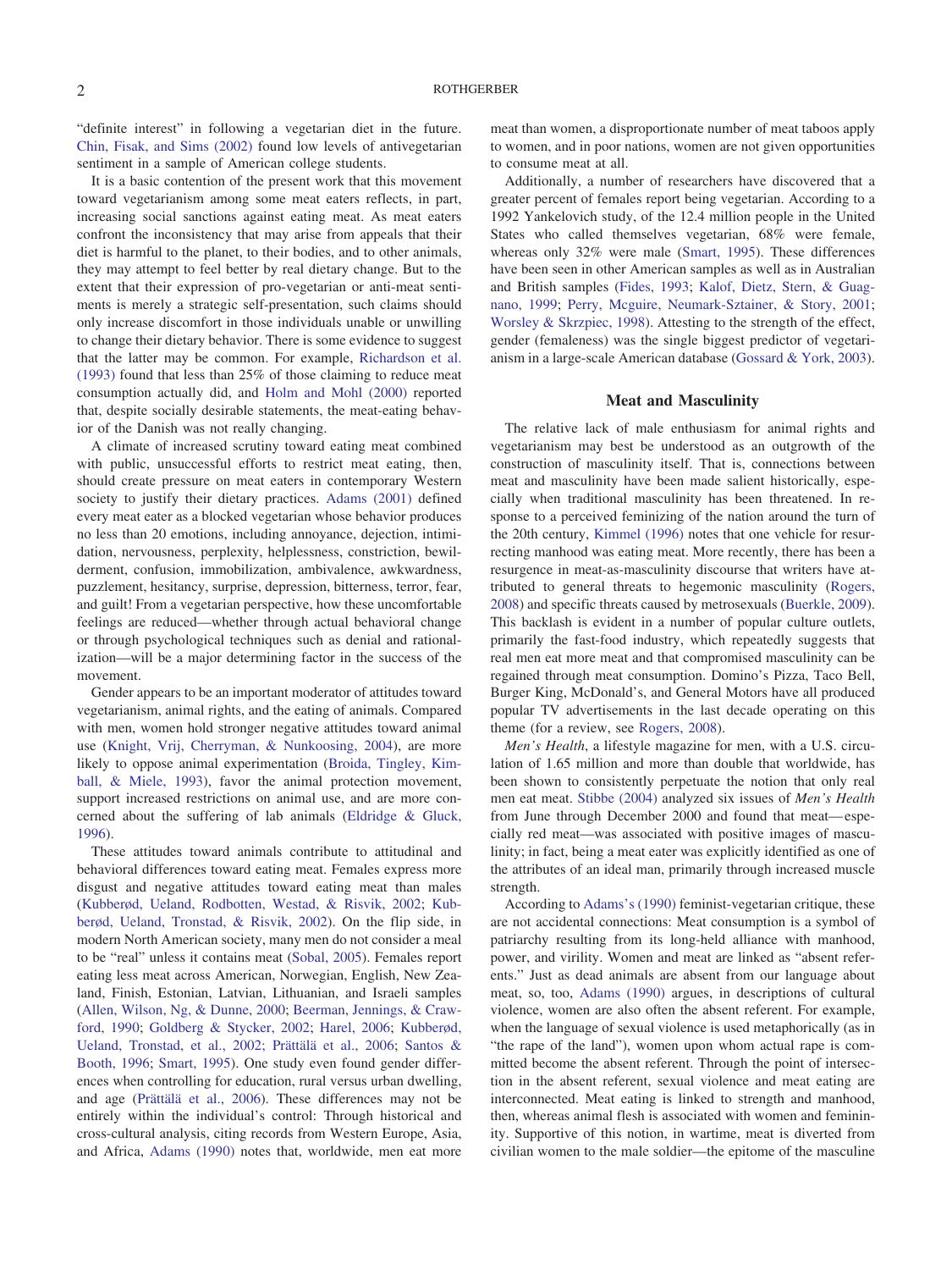man. Adams (1990) notes that, historically, the British even attributed their success in military campaigns and in conquering rival armies to their intake of meat, while, in many cases, their opponents consumed vegetable-based diets.

This would suggest that where meat is consumed the most, there should be the greatest gender inequity. Indeed, Sanday (1981) has found in an analysis of over 100 nontechnological cultures that meat-eating societies are characterized by patriarchy; women have the least power performing sex-segregated work, raising children, and worshiping male gods. Plant-based societies are the most egalitarian. At an ultimate level, then, Adams (1990) claims that meat is linked with masculinity because it elevates male power and produces female subjugation. If this analysis were true, then it would stand to reason that, at an individual level, men and women would think about and justify meat consumption in different ways.

#### **Study 1**

Because resistance to following a vegetarian diet may have numerous negative societal consequences, the present study had two primary objectives: (a) to identify justifications that meat eaters employ and develop a questionnaire to measure these justifications; and (b) to examine how gender may be related to choice of meat-eating justification (MEJ) strategy and, secondarily, to diet. The author is unaware of any research on this topic to date. The study also examined meat consumption and possible associations between MEJ and dietary behavior. Because women are revealed in the literature to be more animal sensitive, it was hypothesized that they would use different justifications for eating meat than men. Given their greater concern for animal welfare, women should make lesser use of strategies that denigrate animals and justify their use, and instead, rely on strategies that take attention away from the act of eating animals, such as avoidance, dissociation, and underreporting their meat-eating behavior. Men, on the other hand, should use more direct ways to reduce guilt, such as various justifications, denial of animal pain, and embracing pro-meat attitudes. It was also expected that men would report greater meat consumption than women and that those consuming more meat would score higher on direct strategies that justify meat eating.

# **Method**

Participants and procedure. Undergraduate students (73 women; 52 men) enrolled in introductory psychology at a small private university in Louisville, Kentucky, received extra credit for their participation. The median age was  $20.5$  ( $SD = 3.44$ ) years. Participants were predominately White (90%), with 6% reporting being African American, 2% Asian, and 2% Hispanic. Each participant was asked to complete the following self-report measures. **Measures.**

*MEJ.* To assess the extent to which participants used different strategies to justify meat consumption, a 27-item scale was developed for this research (a copy is provided in the Appendix). MEJ items were generated using four methods: (a) interviews with vegetarians; (b) interviews with nonvegetarians; (c) a review of the literature on vegetarianism; and (d) brainstorming and critique by the research team.

Nine strategies for justifying eating meat were identified conceptually and each was assessed with three items. The strategies are as follows: (a) pro-meat attitude ( $\alpha = .77$ ); (b) denial ( $\alpha =$ .71); (c) hierarchical justification ( $\alpha = .71$ ); (d) dichotomization  $(\alpha = .55)$ ; (e) dissociation ( $\alpha = .81$ ); (f) religious justification  $(\alpha = .83)$ ; (g) avoidance ( $\alpha = .78$ ); (h) health justification ( $\alpha =$ .87); and (i) human destiny/fate justification ( $\alpha = .55$ ). All items were scored on a 9-point Likert scale  $(1 = strongly \, disagree; 9 =$ *strongly agree*) indicating agreement with the statements. The 27 items together displayed solid reliability ( $\alpha = .85$ ). Table 1 presents correlations between the MEJ scales. With the exception of dichotomization, the scales tended to be significantly correlated with each other. Dissociation and avoidance tended to be negatively correlated with the other scales.

*Diet.* Eating behavior was assessed for a variety of meals, specifically those involving beef, chicken, pork, fish, or those completely vegetarian. For each, respondents were asked two items: "How often do you eat \_\_\_\_?" with response options ranging from 1 (*very infrequently*) to 9 (*very frequently*); and "Estimate how many times in an average week you eat \_\_\_\_\_," with options ranging from 0 to 20. Responses on each two-item scale were positively correlated (i.e., beef,  $r[122] = .61, p < .001;$ chicken,  $r[122] = .43$ ,  $p < .001$ ; pork,  $r[122] = .70$ ,  $p < .001$ ; fish,  $r[122] = .58$ ,  $p < .001$ ; and vegetarian,  $r[122] = .71$ ,  $p <$ .001). Thus, the two items were summed to create an overall index

|               |        |        | $\overline{4}$ |        | 6      |        | 8      | 9 |
|---------------|--------|--------|----------------|--------|--------|--------|--------|---|
|               |        |        |                |        |        |        |        |   |
| $.51^{\circ}$ |        |        |                |        |        |        |        |   |
| $.62*$        | $.49*$ |        |                |        |        |        |        |   |
| .00           | $-.15$ | .06    |                |        |        |        |        |   |
| $-.14$        | $-.22$ | $-.14$ | $.52*$         |        |        |        |        |   |
| $.47*$        | $.37*$ | $.65*$ | .03            | $-.04$ |        |        |        |   |
| $-.13$        | $-.26$ | $-.24$ | $.48*$         | $.72*$ | $-.18$ |        |        |   |
| $.62*$        | $.37*$ | $.65*$ | $-.06$         | $-.10$ | $.50*$ | $-.11$ |        |   |
| $.58*$        | $.47*$ | $.60*$ | $-.07$         | $-.08$ | $.62*$ | $-.06$ | $.64*$ |   |
|               |        |        |                |        |        |        |        |   |

Table 1 *Correlations Between MEJ Scales, Study 1*

*Note.* Correlations significant at *p* values other than .001 not reported.  $\binom{p}{k}$   $\leq$  .001.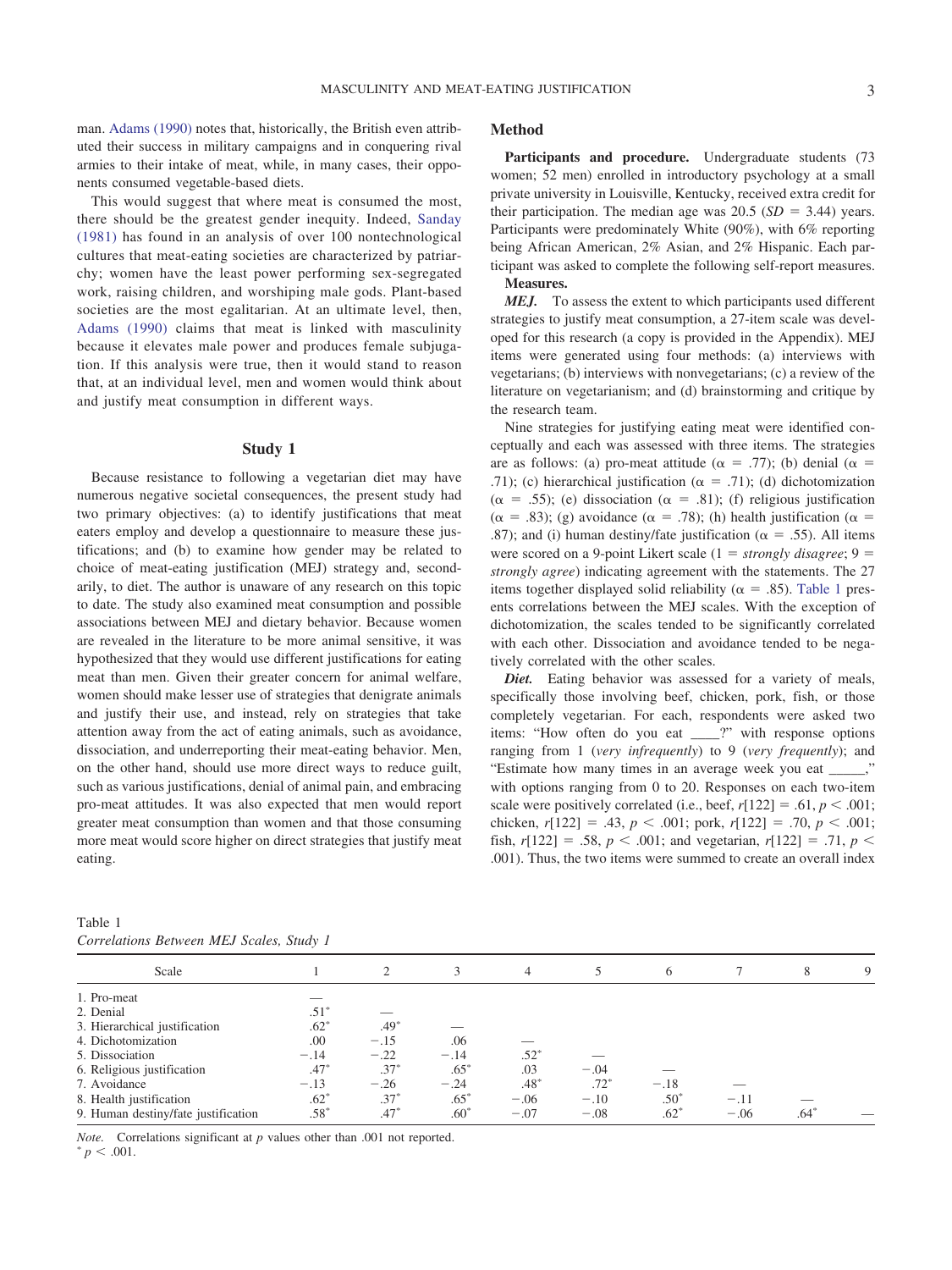of beef consumed, chicken consumed, pork consumed, fish consumed, and vegetarian meals consumed. The average of these items was taken as a measure of overall consumption.

#### **Results**

#### **MEJ.**

*Overall MEJ.* A one-way ANOVA indicated that males  $(M =$ 5.44,  $SD = 0.98$ ) scored higher on overall MEJ than females ( $M =$ 5.07,  $SD = 1.03$ ,  $F(1, 123) = 4.15$ ,  $p < .05$ ,  $d' = .37$ .

*MEJ strategies.* Post hoc tests were then conducted on each MEJ subscale to test the hypothesis that males and females endorse different justification strategies. Means, standard deviations, *F*, and *d*= values<sup>1</sup> for each strategy by gender are presented in Table 2.

As predicted, males were more likely than females to endorse pro-meat attitudes, denial, hierarchical justification, religious justification, health justification, and human destiny/fate justification as ways to justify eating meat. Females were more likely than males to dissociate animals from the meat they consume and to avoid thinking about where meat comes from and how it is processed. There were no significant differences in how much females and males dichotomized animals that people eat into one group and other animals, such as pets, into another group.

#### **Diet.**

*Overall consumption.* Males ( $M = 5.21$ ,  $SD = 1.24$ ) reported consuming the listed types of food more frequently than did females  $(M = 4.65, SD = .92), F(1, 121) = 8.50, p < .01, d' = .51.$ 

*Consumption by food type.* Further tests examined gender differences in eating specific types of food. Means, standard deviations,  $F$ , and  $d'$  values for each food by gender are presented in Table 2.

Males reported consuming more beef, chicken, and pork than females and reported eating marginally more fish. Females were more likely than males to report eating meals that were completely vegetarian.

Correlations between diet and MEJ strategies are presented in Table 3. To prevent capitalizing on chance because of the large number of comparisons, only diet and MEJ variables correlated at  $p < .001$  will be reported, as indicated by Bonferroni correction. The reported amount of beef eaten was positively correlated with pro-meat attitudes, hierarchical, religious, health, and human destiny/fate justifications. The reported amount of chicken consumed was positively correlated with pro-meat attitudes, denial, hierarchical, religious, health, and human destiny/fate justifications, and negatively correlated with avoidance. The reported amount of pork eaten was positively correlated with pro-meat attitudes, hierarchical, and health justifications. The reported amount of vegetarian meals consumed was negatively correlated with pro-meat attitudes, hierarchical, religious, and health justifications, and positively correlated with avoidance. In general, even if not reaching the desired significance, meat consumption was positively related to male strategies and negatively related to female strategies, whereas the opposite was true for vegetarian consumption. The reported amount of fish eaten was uncorrelated with MEJ strategies. The direction of these correlations tended to be the same for males and females, although the associations were slightly stronger for females.

### **Discussion**

The primary focus of the first study was to determine if men and women embrace different strategies to justify meat consumption. As expected, men and women managed the psychological consequences of consuming animals in different ways. In line with predictions, men expressed more favorable attitudes toward eating meat, denied animal suffering, believed that animals were lower in a hierarchy than humans, provided religious and health justifications for consuming animals, and believed that it was human destiny to eat meat. These are direct, unapologetic strategies that embrace eating meat and justify the practice. They are the types of strategies that would be expected from a group that is more favorable toward animal use (Knight et al., 2004), supportive of animal experimentation, and less favorable toward the animal protection movement (Broida et al., 1993). In a sense, it appears that men are more comfortable eating meat: They score higher on overall justification strategies and have decided that animals are inferior, that they do not really suffer, that we are justified in eating them, and that they simply taste too good to not eat. Unsurprisingly, the more these beliefs are endorsed, the more meat and fewer vegetarian meals are reported consumed.

Conversely, women were more likely to dissociate the animal from the food on their plate and to avoid thinking about how the animal was treated before arriving on the plate. These are indirect, apologetic strategies used to maintain the practice of meat eating. They minimize thinking about the animal and how it has been processed, and represent a more "look-the-other-way" approach than the direct justifications offered by men. Because women are more concerned about the suffering of lab animals, favor the animal protection movement more, and favor increased restrictions on animal use, it follows that they do not embrace meat eating in the same way as men. Women seem to be more uncomfortable consuming animals, report doing it less, are not able to justify it as much as males, and prefer not to think about it.

#### **Study 2**

The second study was designed to replicate the first study and also to specifically investigate the effects of masculinity on MEJ and diet. As previously suggested, masculinity may help explain why men and women justify meat consumption differently. In conforming to traditional masculine norms, men may more strongly identify with at least several of the male MEJ strategies. For example, denial of animal suffering is congruent with male norms of stoicism, toughness, and emotional restriction. Masculine men are not supposed to relate to the less fortunate, to display sensitivity or empathy, or to discuss their feelings. In fact, they have the greatest difficulty in expressing emotions that reflect a sense of vulnerability and in expressing attachment (see Levant, 1992), two attributes that would better enable individuals to identify with animal suffering. To raise concerns about the injustices of factory farming and to feel compelled by them would seem emotional, weak, and sensitive—feminine characteristics. In this sense, masculine men would be less likely to acknowledge or accept feelings that may lead them to consider adopting a vegetarian lifestyle. Masculine men may score higher in health justifications

<sup>&</sup>lt;sup>1</sup> Cohen's *d* of .20 is considered small; .50, medium; and .80, large.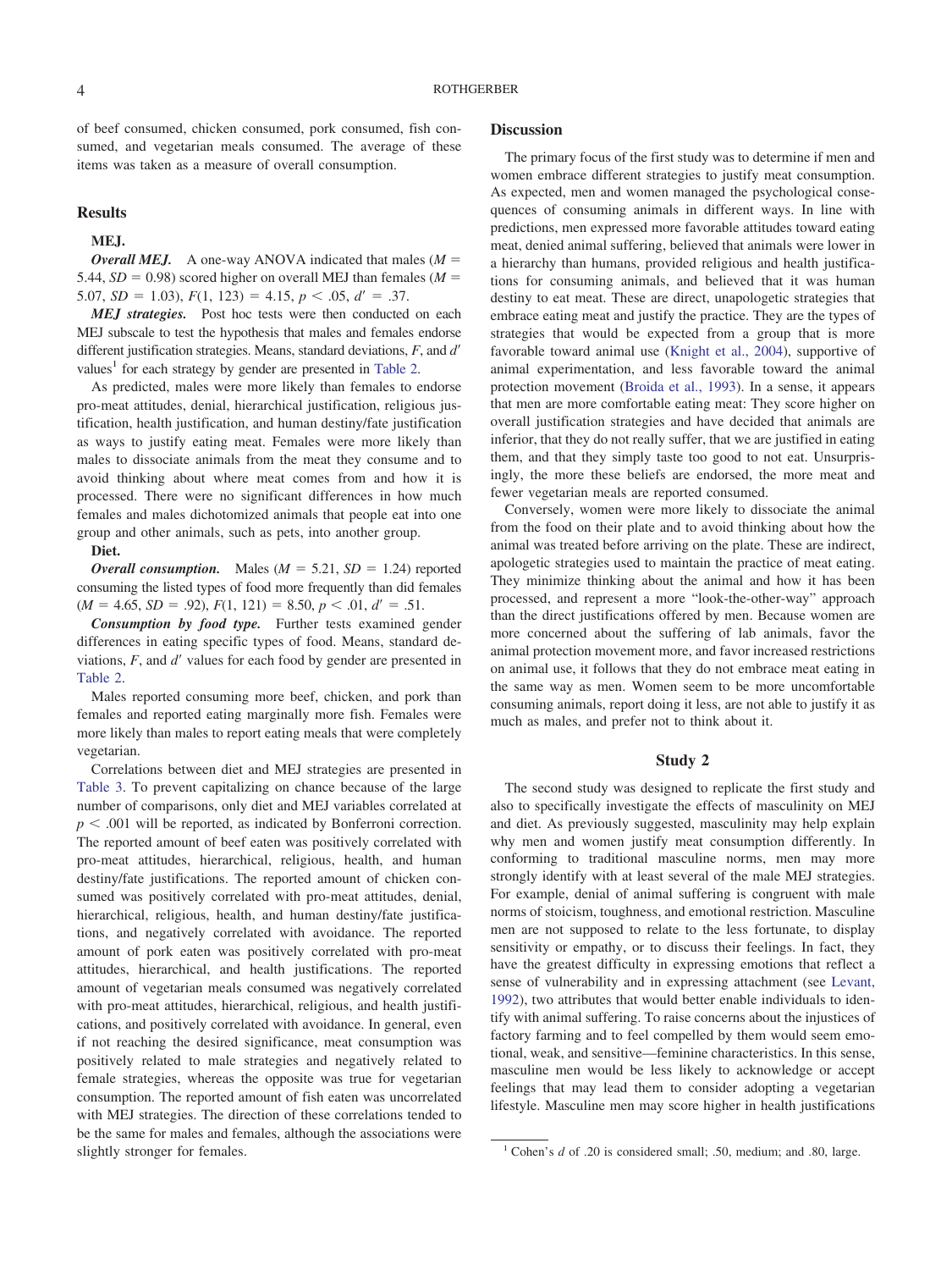| Table 2                                                |  |  |  |  |
|--------------------------------------------------------|--|--|--|--|
| Gender Differences in MEJ Strategies and Diet, Study 1 |  |  |  |  |

|                                  | Males |      | Females |      |            |             |
|----------------------------------|-------|------|---------|------|------------|-------------|
| Measure                          | Mean  | SD   | Mean    | SD   | $F$ Value  | Cohen's $d$ |
| <b>MEJ Strategy</b>              |       |      |         |      |            |             |
| Pro-meat                         | 6.01  | 1.70 | 4.79    | 2.04 | $12.39***$ | .64         |
| Denial                           | 3.59  | 1.81 | 2.82    | 1.57 | $6.39*$    | .45         |
| Hierarchical justification       | 5.40  | 1.68 | 4.30    | 1.56 | $14.13***$ | .68         |
| Dichotomization                  | 5.94  | 1.18 | 6.28    | 1.90 | 1.28       | .21         |
| Dissociation                     | 5.52  | 1.71 | 6.47    | 2.21 | $6.74*$    | .49         |
| Religious justification          | 5.68  | 1.89 | 4.64    | 2.17 | $7.73***$  | .51         |
| Avoidance                        | 5.42  | 1.67 | 6.83    | 2.14 | $15.96***$ | .75         |
| Health justification             | 6.06  | 1.83 | 4.90    | 1.91 | $11.68***$ | .62         |
| Human destiny/fate justification | 5.38  | 1.50 | 4.60    | 1.45 | $8.45***$  | .53         |
| Diet                             |       |      |         |      |            |             |
| Beef consumption                 | 7.37  | 2.87 | 4.66    | 2.81 | $27.38***$ | .95         |
| Chicken consumption              | 7.84  | 2.34 | 6.43    | 2.57 | $9.70***$  | .57         |
| Pork consumption                 | 4.20  | 2.51 | 3.22    | 2.13 | $5.39*$    | .42         |
| Fish consumption                 | 4.14  | 1.87 | 3.41    | 2.21 | 2.97       | .34         |
| Vegetarian consumption           | 2.55  | 2.32 | 5.51    | 3.50 | $9.43***$  | .99         |

 $p^* p < .05.$   $p^* p < .01.$   $p^* p < .001.$ 

for consuming meat because such men especially value toughness, strength, and athleticism, and may believe that meat is necessary for these outcomes. That is, masculine men may overemphasize the importance of being muscular and may erroneously believe that meat is indispensable for this projection of toughness. Finally, norms of dominance and competitiveness may lead masculine men to believe that humans are at the top of a hierarchy and thus intended to eat animals. To the extent that dominance and accep-

Table 3 *Correlations Between MEJ Strategies and Diet, Overall, and by Females and Males, Study 1*

|                                  | <b>Beef</b> | Chicken | Pork   | Fish   | Vegetarian |
|----------------------------------|-------------|---------|--------|--------|------------|
| Overall $(n = 123)$              |             |         |        |        |            |
| Pro-meat                         | $.56*$      | $.44*$  | $.44*$ | $-.05$ | $-.46^*$   |
| Denial                           | .26         | $.37*$  | .26    | $-.08$ | $-.19$     |
| Hierarchical justification       | $.43*$      | $.38*$  | $.31*$ | $-.03$ | $-.35*$    |
| Dichotomization                  | $-.05$      | $-.20$  | $-.06$ | $-.06$ | $-.10$     |
| Dissociation                     | $-.23$      | $-.20$  | $-.18$ | $-.04$ | .21        |
| Religious justification          | $.35*$      | $.35*$  | .17    | $-.11$ | $-.32*$    |
| Avoidance                        | $-.20$      | $-.35*$ | $-.19$ | $-.11$ | $.33*$     |
| Health justification             | $.45*$      | $.33*$  | $.37*$ | $-.09$ | $-.34*$    |
| Human destiny/fate justification | $.35*$      | $.33*$  | .20    | $-.15$ | $-.32$     |
| Females ( $n = 72$ )             |             |         |        |        |            |
| Pro-meat                         | $.54*$      | $.41*$  | $.50*$ | $-.19$ | $-.50*$    |
| Denial                           | .21         | .36     | $.39*$ | $-.21$ | $-.21$     |
| Hierarchical justification       | $.40*$      | .28     | .28    | $-.27$ | $-.38*$    |
| Dichotomization                  | $-.06$      | $-.28$  | $-.16$ | $-.04$ | .09        |
| Dissociation                     | $-.25$      | $-.32$  | $-.35$ | $-.01$ | .09        |
| Religious justification          | .34         | .33     | .23    | $-.26$ | $-.29$     |
| Avoidance                        | $-.07$      | $-.42*$ | $-.26$ | $-.09$ | .26        |
| Health justification             | $.42*$      | .21     | .28    | $-.29$ | $-.31$     |
| Human destiny/fate justification | .35         | .28     | .24    | $-.36$ | $-.32$     |
| Males $(n = 51)$                 |             |         |        |        |            |
| Pro-meat                         | $.46*$      | .37     | .29    | .03    | $-.43*$    |
| Denial                           | .17         | .30     | .06    | .00    | .05        |
| Hierarchical justification       | .28         | .38     | .25    | .16    | $-.33$     |
| Dichotomization                  | .13         | .07     | .19    | $-.04$ | $-.01$     |
| Dissociation                     | .03         | .18     | .18    | .01    | .18        |
| Religious justification          | .18         | .27     | $-.01$ | .01    | $-.25$     |
| Avoidance                        | $-.01$      | $-.02$  | .07    | .04    | .09        |
| Health justification             | .31         | $.38*$  | $.41*$ | .06    | $-.22$     |
| Human destiny/fate justification | .19         | .29     | .06    | .03    | $-.31$     |

*Note.* Correlations significant at *p* values other than .001 not reported.  $\binom{p}{k}$  < .001.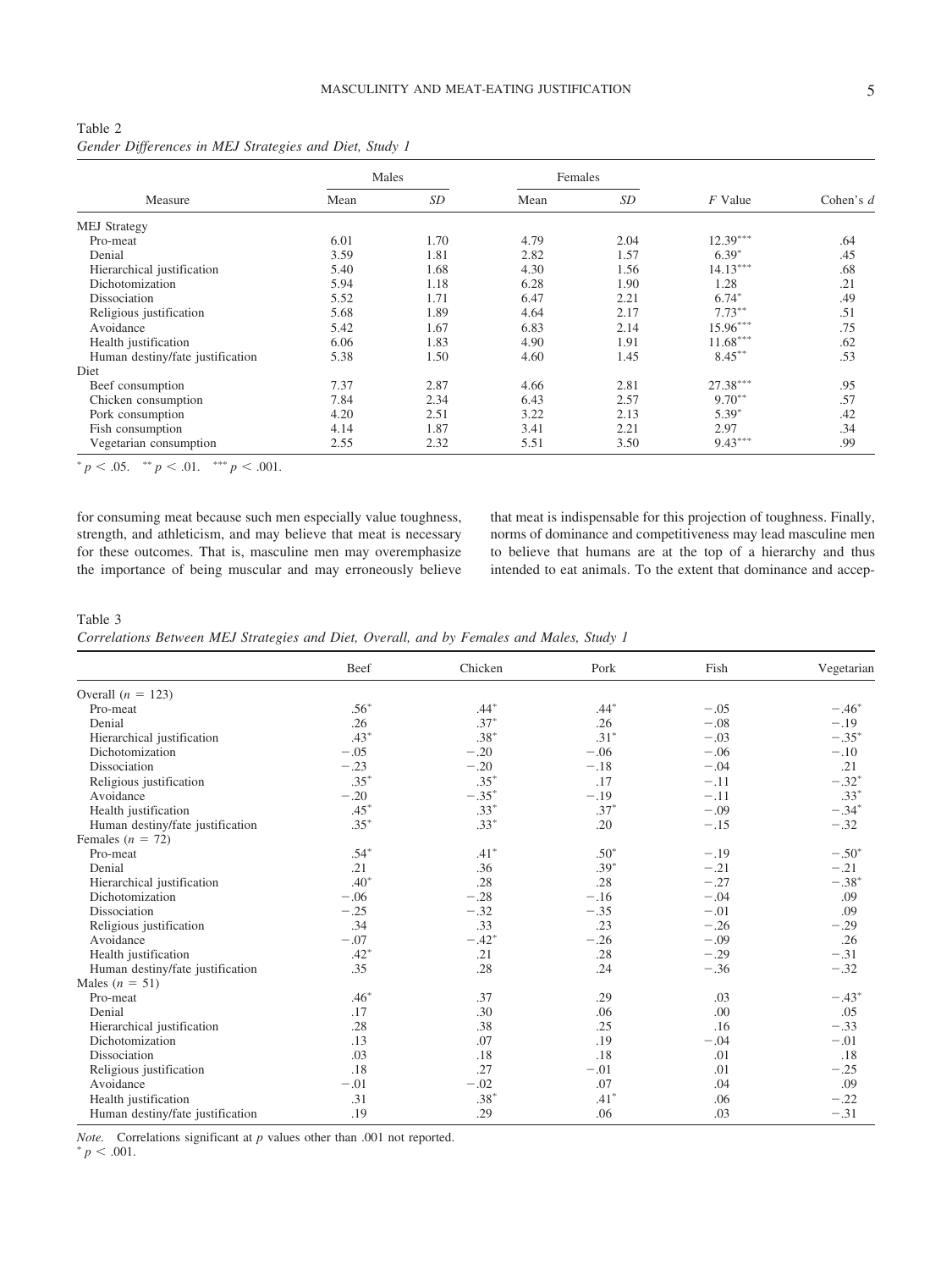tance of inequality are part of social constructions of masculinity, men may feel less discomfort exercising power and control over (lesser) animals. It seems likely, then, that masculine ideology is positively related to "male-style" MEJ strategies that may discourage following a vegetarian diet.

None of this analysis has been empirically tested at the individual level. That is, there is no quantitative research addressing whether males that are more masculine eat more meat and hold differing attitudes about it (i.e., justify meat consumption differently). Empirically, several studies indirectly suggest a link between eating meat and masculinity. Middle-aged Finnish carpenters favored meat more than engineers and embraced masculinity and rejected femininity more (Roos, Prättälä, & Koski, 2001). Ruby and Heine (2011) demonstrated that, in two studies, omnivorous and vegetarian participants evaluated vegetarian targets as less masculine than omnivorous targets. Although this study demonstrates that others may associate images of masculinity with those who eat meat, it does not address whether men who are higher in masculinity themselves report engaging in greater meat justification and meat consumption. In the present research, then, a procedure similar to that used in the first study was followed. In addition, each participant's level of masculinity was assessed. It was expected that masculinity should predict MEJ and dietary behavior, with those highest in masculinity preferring direct, unapologetic justification strategies and reporting the greatest meat consumption.

#### **Method**

Participants and procedure. Undergraduate students (45 women; 44 men) enrolled in introductory psychology at a small private university in Louisville, Kentucky, received extra course credit for their participation. The median age was  $19.5 (SD = 3.04)$ years. Participants were predominately White (88%), with 9% reporting being African American, 2% Asian, and 1% Hispanic. Each participant was asked to complete the following self-report measures.

#### **Measures.**

*MEJ.* MEJ was assessed with the same 27-item instrument as in Study 1. The overall reliability reached .89. Reliabilities for each strategy were generally high: pro-meat attitudes,  $\alpha = .89$ ; denial,  $\alpha = .71$ ; hierarchical justification,  $\alpha = .83$ ; dichotomization,  $\alpha = .53$ ; dissociation,  $\alpha = .83$ ; religious justification,  $\alpha =$ 

| Scale                               |        | ↑        |               |        |        | $\sigma$ |        | 8      | 9 |
|-------------------------------------|--------|----------|---------------|--------|--------|----------|--------|--------|---|
| 1. Pro-meat                         |        |          |               |        |        |          |        |        |   |
| 2. Denial                           | $.59*$ |          |               |        |        |          |        |        |   |
| 3. Hierarchical justification       | $.66*$ | $.75*$   |               |        |        |          |        |        |   |
| 4. Dichotomization                  | $.42*$ | .25      | .24           |        |        |          |        |        |   |
| 5. Dissociation                     | $-.23$ | $-.45^*$ | $.36*$        | .19    |        |          |        |        |   |
| 6. Religious justification          | $.53*$ | $.60*$   | $.80^{\circ}$ | .27    | $-.29$ |          |        |        |   |
| 7. Avoidance                        | $-.21$ | $-.44*$  | $-.34$        | .25    | $.78*$ | $-.18$   |        |        |   |
| 8. Health justification             | $.72*$ | $.48*$   | $.65*$        | $.36*$ | $-.15$ | $.56*$   | $-.08$ |        |   |
| 9. Human destiny/fate justification | .71*   | $.63*$   | $.73*$        | .26    | $-.37$ | $.72*$   | $-.30$ | $.70*$ |   |

Table 4 *Correlations Between MEJ Scales, Study 2*

.89; avoidance,  $\alpha = .76$ ; health justification,  $\alpha = .92$ ; and human destiny/fate justification,  $\alpha = .79$ . Table 4 provides correlations between MEJ scales, which largely followed the same pattern as in Study 1.

Diet was assessed for beef consumption, chicken consumption, pork consumption, fish consumption, and vegetarian consumption, with the same two scales used in the first study. For each food type, the two items were significantly correlated: beef,  $r(85) = .69$ ,  $p < .001$ ; chicken,  $r(85) = .61$ ,  $p < .001$ ; pork,  $r(85) = .67$ ,  $p <$ .001; fish,  $r(85) = .75$ ,  $p < .001$ ; and vegetarian,  $r(85) = .82$ ,  $p < .001$ .001.

*Masculinity.* The 26-item Male Role Norms Scale (MRNS; Thompson & Pleck, 1986) was used to determine how masculine the participants reported themselves. The scale consists of three subscales: status norm ("Success in his work has to be man's central goal in this life,"  $\alpha$  = .90); toughness ("When a man is feeling a little pain he should try not to let it show very much,"  $\alpha$  = .82); and antifemininity ("It bothers me when a man does something that I consider 'feminine,'"  $\alpha = .81$ ). Together, the items displayed strong internal consistency ( $\alpha = .93$ ) and were highly correlated: status–tough,  $r(80) = .68$ ,  $p < .001$ ; status– antifemininity,  $r(80) = .68$ ,  $p < .001$ ; and tough–antifemininity,  $r(80) = .73$ ,  $p < .001$ . As such, all 26 items were aggregated to form a composite score of masculinity.

The order of scales was counterbalanced so that half of the participants completed the MEJ and diet scales, followed by masculinity, whereas the other half first completed the masculinity measure. Order of presentation did not significantly affect responses on any of the MEJ items, on the diet items, or on masculinity, so responses were collapsed across order.

# **Results**

#### **MEJ.**

*Overall MEJ.* A one-way ANOVA indicated that males ( $M =$ 5.51,  $SD = 1.34$ ) scored higher on overall MEJ than females ( $M =$ 5.00,  $SD = 1.08$ ),  $F(1, 88) = 4.05$ ,  $p < .05$ ,  $d' = .42$ .

*MEJ strategies.* Follow-up tests were conducted to assess gender differences in each specific strategy. Means, standard deviations,  $F$ , and,  $d'$  values for each strategy by gender are presented in Table 5.

In line with predictions and results from the previous study, males were more likely than females to endorse pro-meat attitudes,

*Note.* Correlations significant at *p* values other than .001 not reported.  $\binom{p}{k}$   $\leq$  .001.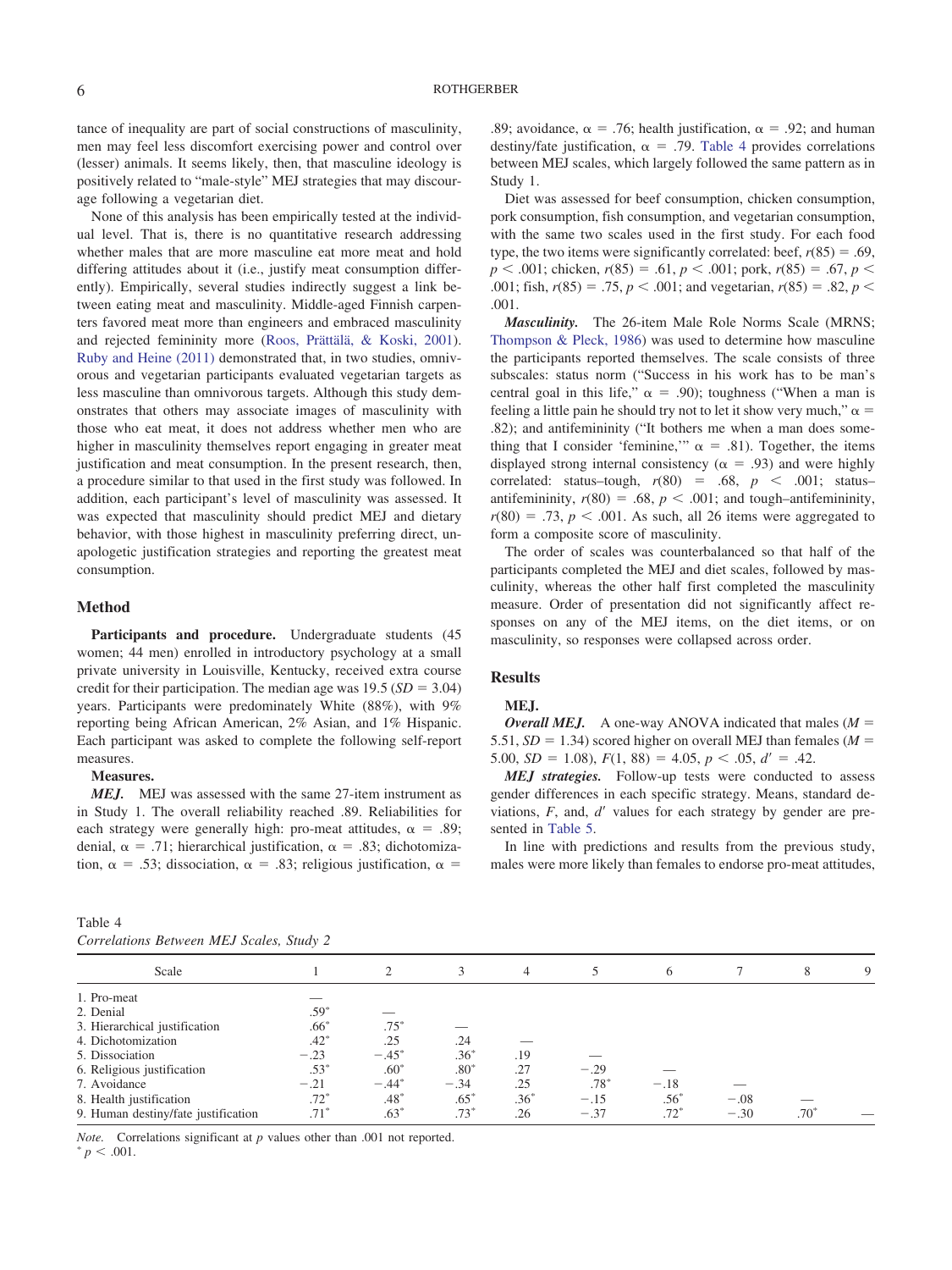Table 5 *Gender Differences in MEJ Strategies and Diet, Study 2*

|                                  | Males |           | Females |      |            |             |
|----------------------------------|-------|-----------|---------|------|------------|-------------|
| Measure                          | Mean  | <b>SD</b> | Mean    | SD   | $F$ Value  | Cohen's $d$ |
| <b>MEJ Strategy</b>              |       |           |         |      |            |             |
| Pro-meat                         | 6.37  | 2.24      | 4.24    | 2.30 | $19.67***$ | .94         |
| Denial                           | 3.84  | 2.02      | 2.55    | 1.20 | $13.55***$ | .78         |
| Hierarchical justification       | 5.78  | 2.05      | 4.36    | 1.66 | $12.82***$ | .76         |
| Dichotomization                  | 5.71  | 1.89      | 5.82    | 1.72 | 0.83       | .06         |
| Dissociation                     | 5.37  | 1.99      | 6.83    | 1.56 | $15.00***$ | .82         |
| Religious justification          | 5.68  | 2.43      | 4.65    | 1.98 | 4.89*      | .46         |
| Avoidance                        | 5.60  | 1.94      | 7.04    | 1.65 | $14.18***$ | .80         |
| Health justification             | 5.88  | 2.34      | 5.04    | 2.09 | $3.21*$    | .38         |
| Human destiny/fate justification | 5.43  | 2.22      | 4.48    | 1.58 | $5.41***$  | .49         |
| Diet                             |       |           |         |      |            |             |
| Beef consumption                 | 6.85  | 2.72      | 4.12    | 2.46 | $23.48***$ | 1.05        |
| Chicken consumption              | 7.23  | 2.65      | 5.35    | 1.87 | $14.33***$ | .82         |
| Pork consumption                 | 4.55  | 2.55      | 2.87    | 1.79 | $12.27***$ | .76         |
| Fish consumption                 | 3.07  | 2.25      | 2.85    | 2.22 | 0.21       | .10         |
| Vegetarian consumption           | 3.16  | 3.48      | 6.18    | 3.64 | $15.24***$ | .85         |

 $p^* p < .10.$   $p^* p < .05.$   $p^* p < .01.$   $p^* p < .001.$ 

denial, hierarchical justification, religious justification, health justification (marginal significance), and human destiny/fate as ways to justify eating meat. Females were more likely than males to dissociate animals from the meat they consume and to avoid thinking about where meat comes from and how it is processed. Once again, there were no significant differences between females and males in how much they dichotomized animals that people eat into one group and other animals, such as pets, into another group.

**Diet.**

*Overall consumption.* Males ( $M = 4.97$ ,  $SD = 1.30$ ) reported consuming the listed types of food more frequently than did females ( $M = 4.27$ ,  $SD = .93$ ),  $F(1, 88) = 8.09$ ,  $p < .01$ ,  $d' = .62$ .

*Consumption by food type.* Further tests examined gender differences in eating specific types of food. Means, standard deviations,  $F$ , and  $d'$  values for each food by gender are presented in Table 5.

Males reported consuming more beef, chicken, and pork than females. Females were more likely than males to report eating meals that were completely vegetarian.

Correlations between diet and MEJ strategies are presented in Table 6. The reported amount of beef eaten was positively correlated with pro-meat attitudes, denial, hierarchical, religious, health, and human destiny/fate justifications. The reported amount of chicken consumed was positively correlated with pro-meat attitudes, denial, hierarchical, health, and human destiny/fate justifications. The reported amount of pork eaten was positively correlated with pro-meat attitudes, denial, hierarchical, and health justifications. The reported amount of vegetarian meals consumed was negatively correlated with pro-meat attitudes, denial, hierarchical, religious, health, and human destiny/fate justifications. The reported amount of fish eaten was uncorrelated with MEJ strategies. The direction of these relationships was similar for males and females, although dissimilar to Study 1, correlations for males tended to be stronger.

#### **Masculinity.**

*MEJ and masculinity.* Masculinity was significantly related to all the "male-oriented" MEJ strategies: for pro-meat,  $r(80)$  =

.75,  $p < .001$ ; for denial,  $r(80) = .61$ ,  $p < .001$ ; for hierarchical justification,  $r(80) = .67$ ,  $p < .001$ ; for religious justification,  $r(80) = .59, p < .001$ ; for health justification,  $r(80) = .65, p <$ .001; and for human destiny/fate justification,  $r(80) = .69$ ,  $p <$ .001. The female oriented strategies were negatively related (although not at the .001 level) to masculinity: dissociation,  $r(80)$  =  $-0.31, p < 0.01$ , and avoidance,  $r(80) = -0.26, p < 0.05$ .

*Diet and masculinity.* Masculinity was positively correlated with beef consumption, chicken consumption, and pork consumption, and negatively correlated with the amount of vegetarian meals consumed. The last row in Table 6 provides these correlations.

*MEJ, gender, and masculinity.* To examine the role that masculinity played in the relationship between MEJ and gender, partial correlations that controlled for masculinity were computed (see Smiler, 2008, for a similar approach). Partial correlations were chosen over regression primarily because it was hoped that a more inclusive statistical approach would help stimulate future research in this exploratory area and because sample size restrictions may have made regression unreliable.

Analysis revealed that gender was mostly unrelated to MEJ, controlling for masculinity. Table 7 presents these correlations. Pro-meat attitudes, hierarchical, religious, health, and human destiny/fate justifications were not significantly related to gender controlling for masculinity. Correlations between denial, dissociation, and avoidance strategies and gender were still significant, but weaker, controlling for masculinity.

## **Discussion**

As in the previous study, males and females differed in the way they justified eating meat. Once again, females were more likely to use the indirect and apologetic strategies of dissociation and avoidance. Males were again more likely to opt for direct and unapologetic strategies. What this study uniquely demonstrates is that masculinity plays a vital role in these relationships. Controlling for masculinity, many of the gender differences in "male-style" MEJ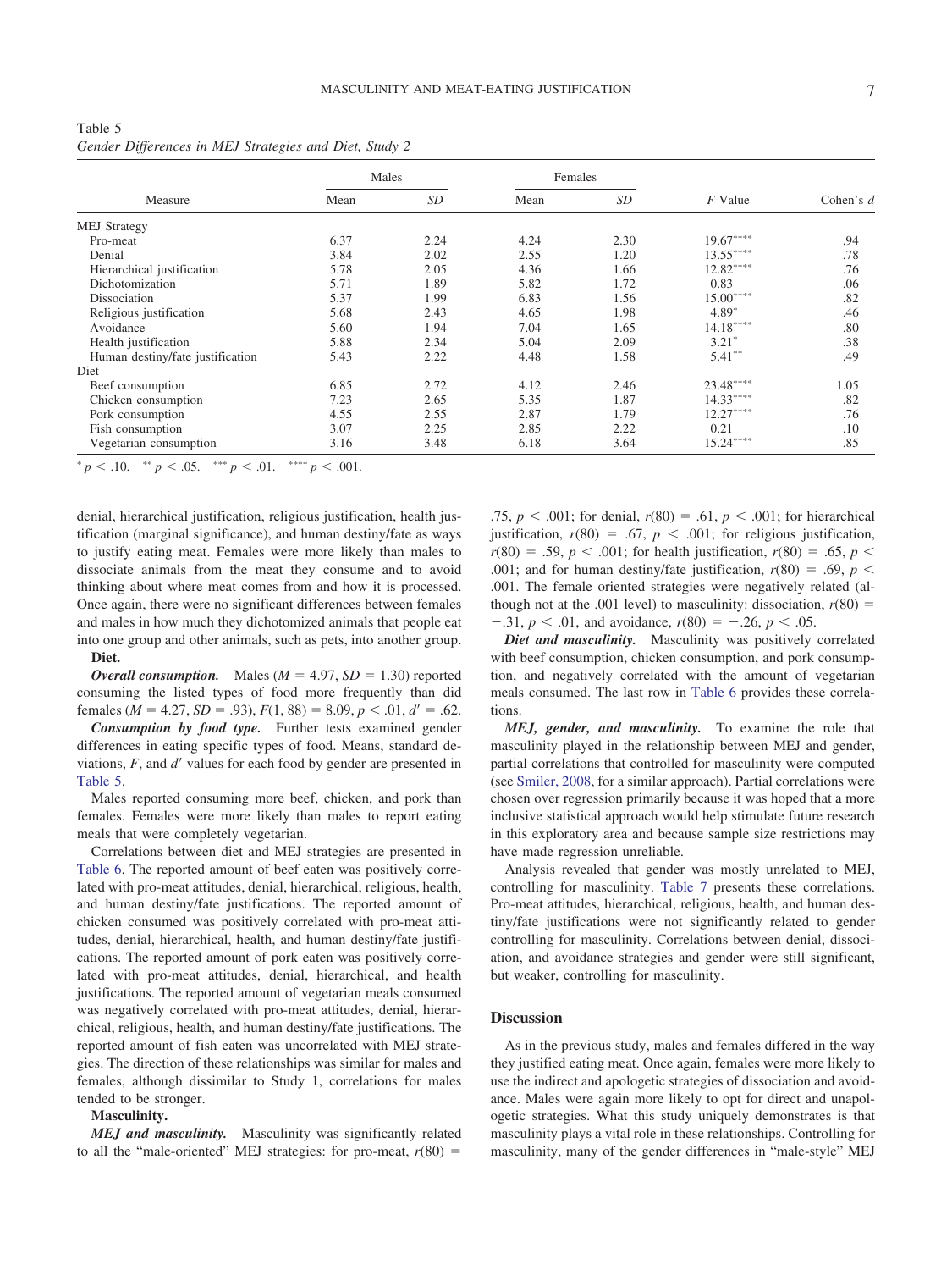#### 8 ROTHGERBER

Table 6

*Correlations Between MEJ Strategies and Diet, Overall, and by Females and Males, Study 2*

|                                  | Beef   | Chicken | Pork   | Fish   | Vegetarian |
|----------------------------------|--------|---------|--------|--------|------------|
| Overall $(n = 86)$               |        |         |        |        |            |
| Pro-meat                         | $.62*$ | $.49*$  | $.47*$ | .21    | $-.68*$    |
| Denial                           | $.43*$ | $.35*$  | $.45*$ | .28    | $-.36*$    |
| Hierarchical justification       | $.47*$ | $.37*$  | $.48*$ | .21    | $-.44*$    |
| Dichotomization                  | .19    | .25     | .14    | .02    | $-.33$     |
| Dissociation                     | $-.24$ | $-.11$  | $-.29$ | $-.21$ | .20        |
| Religious justification          | $.36*$ | .27     | .22    | .18    | $-.36*$    |
| Avoidance                        | $-.27$ | $-.15$  | $-.30$ | $-.26$ | .16        |
| Health justification             | $.50*$ | $.43*$  | $.39*$ | .20    | $-.55*$    |
| Fate justification               | $.46*$ | $.40*$  | .33    | .22    | $-.55*$    |
| Masculinity                      | $.56*$ | $.43*$  | $.43*$ | .15    | $-.62*$    |
| Females $(n = 43)$               |        |         |        |        |            |
| Pro-meat                         | $.63*$ | .28     | $.46*$ | .12    | $-.67*$    |
| Denial                           | .04    | .06     | .30    | .02    | $-.08$     |
| Hierarchical justifcation        | .19    | $-.02$  | .26    | .02    | $-.17$     |
| Dichotomization                  | .27    | .18     | .21    | .08    | $-.40$     |
| Dissociation                     | .21    | .00     | $-.04$ | .08    | .04        |
| Religious justification          | .16    | $-.08$  | .06    | $-.08$ | $-.18$     |
| Avoidance                        | $-.31$ | $-.14$  | .06    | $-.05$ | $-.11$     |
| Health justification             | $.59*$ | .23     | .32    | $-.03$ | $-.57*$    |
| Fate justification               | $.49*$ | .26     | .34    | .11    | $-.54*$    |
| Masculinity                      | .42    | .20     | $.46*$ | .07    | $-.59*$    |
| Males $(n = 43)$                 |        |         |        |        |            |
| Pro-meat                         | $.43*$ | $.50*$  | .33    | .30    | $-.59*$    |
| Denial                           | $.45*$ | .33     | .41    | $.44*$ | $-.33$     |
| Hierarchical justification       | $.48*$ | .43     | $.49*$ | .32    | $-.46*$    |
| Dichotomization                  | .22    | .36     | .14    | $-.03$ | $-.39$     |
| Dissociation                     | $-.26$ | .07     | $-.26$ | $-.41$ | .02        |
| Religious justification          | .37    | .35     | .21    | .36    | $-.38$     |
| Avoidance                        | $-.42$ | .07     | $-.35$ | $-.43$ | .07        |
| Health justification             | .38    | $.51*$  | .40    | .38    | $-.47*$    |
| Human destiny/fate justification | .36    | .39     | .24    | .28    | $-.51*$    |
| Masculinity                      | $.50*$ | .41     | .21    | .26    | $-.51*$    |

*Note.* Correlations significant at *p* values other than .001 not reported.  $\binom{p}{k}$   $p < .001$ .

strategies disappeared (masculinity had less impact on the female dissonance-reducing strategies). Masculine norms of stoicism, toughness, emotional restriction, strength, athleticism, and dominance would seem to facilitate greater MEJ scores, especially on pro-meat attitudes, denial of animal suffering, hierarchical, religious, and human destiny/fate justifications. This study also dem-

#### Table 7

| Correlations Between MEJ Strategies and Gender With and |  |
|---------------------------------------------------------|--|
| Without Masculinity Controlled, Study 2                 |  |

|                                  | Gender.<br>without<br>masculinity<br>control | Gender.<br>with<br>masculinity<br>control |
|----------------------------------|----------------------------------------------|-------------------------------------------|
| Pro-meat                         | $.43***$                                     | $22^*$                                    |
| Denial                           | $.37***$                                     | $.26***$                                  |
| Hierarchical justification       | $.36***$                                     | .17                                       |
| Dissociation                     | $-.38***$                                    | $-.33***$                                 |
| Religious justification          | $23^*$                                       | .02                                       |
| Avoidance                        | $-.37***$                                    | $-.32***$                                 |
| Health justification             | $.19*$                                       | .12                                       |
| Human destiny/fate justification | $.24***$                                     | .05                                       |

 $p < .10.$  *p*  $p < .05.$  *pp*  $p < .01.$  *pp*  $p < .001.$ 

onstrates that meat eating is linked to masculinity: Participants reporting greater meat consumption scored higher on masculinity. Differences in diet were again related to MEJ.<sup>2</sup>

#### **General Discussion**

Across two studies, men and women demonstrated different ways of justifying meat consumption: Men used more direct, unapologetic strategies that embraced meat eating and offered more justifications, whereas women used more indirect, apologetic strategies that relied on dissociation and avoidance. These differences were directly related to masculinity.

Consistent with prior research (Beerman et al., 1990; Goldberg & Stycker, 2002; Kubberød, Ueland, Tronstad, et al., 2002; Santos

<sup>2</sup> There were minor differences in these correlations across the two studies. In Study 1, but not Study 2, chicken consumption was positively correlated with religious justification and negatively with avoidance. In Study 2, but not Study 1, beef and pork consumption were positively correlated with denial, and vegetarian consumption was negatively correlated with denial and human destiny/fate, and positively correlated with avoidance. Overall, though, the pattern of correlations between the two studies shared more commonalities than differences, that is, even though some effects did not meet the strict threshold for statistical significance, the direction of the relationships was similar across studies.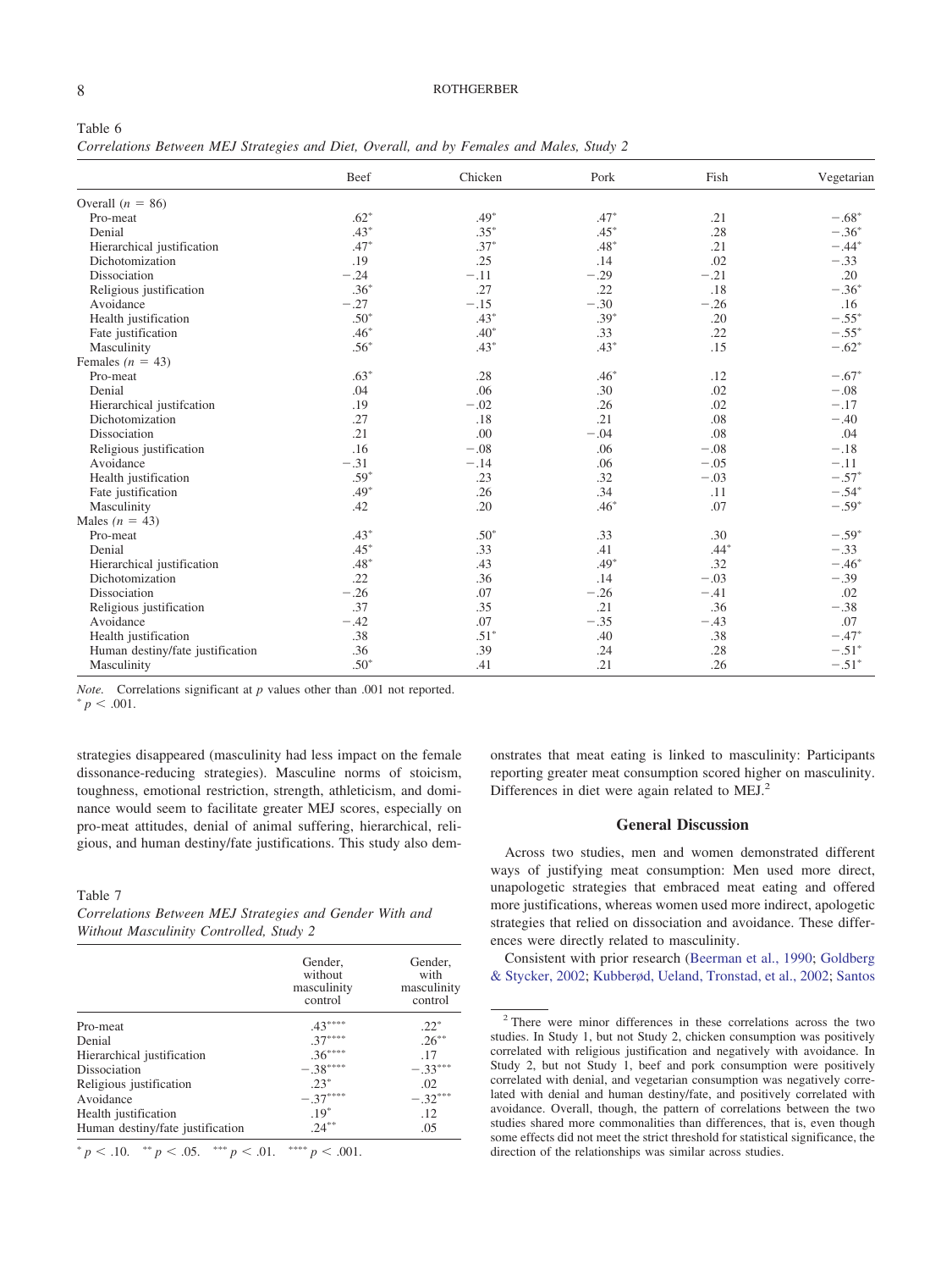& Booth, 1996), males reported eating more meat, especially red meat, than females. Because participants were asked how frequently they consumed different types of animals, and not how much they consumed per serving, these differences do not seem to simply reflect greater male caloric intake. Women reported eating completely vegetarian meals more often than did males. This reinforces prior research (Allen et al., 2000; Gossard & York, 2003; Perry et al., 2001) and suggests that perhaps one way females reduce negative feelings they may experience over eating meat is to reduce their intake of it. The effect sizes were quite large for diet, indicating that gender and, as Study 2 demonstrates, masculinity play a critical role in what individuals consume.

The present research extends prior findings on diet by demonstrating that reported vegetarian consumption is related to the endorsement of "female-style" approaches to handling dissonance, and reported meat consumption is related to the endorsement of "male-style" meat eating justification. The more respondents endorsed avoidance and dissociation, the less meat and more vegetarian meals they reported consuming. The more that respondents embraced the direct male justification strategies (especially promeat attitudes, hierarchical, religious, and health justifications), the more meat and fewer vegetarian meals they consumed (these effects were not found with fish consumption, suggesting that fish and meat are not thought of in the same manner). It may be that males who are high in meat justification eat more meat because such attitudes make heavy meat consumption psychologically tolerable.

This is the first empirical verification the author is aware of for the theory by Adams (1990) that links meat eating with masculinity. The present results are also relevant to prior research examining characteristics of meat eaters. In addition to being less concerned with environmental issues (Worsley & Skrzypiec, 1995), more likely to endorse social hierarchies (Allen et al., 2000), and having less activation of empathy-related brain regions when viewing scenes of human and animal suffering (Filippi et al., 2010), those who eat more meat can be characterized as being more masculine.

Accordingly, it seems reasonable to assume that following a vegetarian diet or deliberately reducing meat intake violates the spirit of Western hegemonic masculinity, with its socially prescribed norms of stoicism, practicality, seeking dominance, and being powerful, strong, tough, robust, and invulnerable (Courtenay, 2000; Lee & Owens, 2002). Male vegetarians seemingly violate a masculine food norm, noted by Levi, Chan, and Pence (2006), of eating what one wants when one wants it, and they implicitly question the typical masculine assessment of food based simply on its volume and price. Such individuals have basically cast aside a relatively hidden male privilege—the freedom and ability to eat without criticism and scrutiny, something studies have shown women lack (Bock & Kanarek, 1995; Chaiken & Pliner, 1987). In this sense, male vegetarians likely experience *discrepancy strain* (Pleck, 1981) from not conforming to the dominant cultural expectations pertaining to ideal manhood.

The present results can also be viewed as evidence of *dysfunction strain* (Pleck, 1981). Adhering to a meat-dominant diet may produce negative personal health consequences, such as increased body fat and cholesterol. This study, then, adds to a growing literature showing that masculinity, in many cases, can be harmful to one's health, in part by leading to various risky health-related behaviors (Levant, Wimer, Williams, Smalley, & Noronha, 2009), such as greater substance abuse (Mahalik, Lagan, & Morrison, 2006), tobacco use (Mahalik, Walker, & Levi, 2007), and avoiding help for mental health (Levant et al., 2009). This study suggests that the construction of masculinity is linked not only to unhealthy personal behavior but also to behavior unhealthy to others, the environment, and to animals.

The current study is limited by the sample being young, mostly middle class, and predominately European American. In line with the postmodern notion that there are masculine ideologies, rather than a unitary or monolithic ideology, Levant and colleagues have demonstrated differences in masculine ideology by ethnicity, age, gender, and marital status, among numerous variables (Levant & Fischer, 1998; Levant & Majors, 1997; Levant, Majors, & Kelley, 1998; Levant et al., 2003; Levant, Wu, & Fischer, 1996). In general, how men display masculinity depends on their social power (Courtenay, 2000). Low-status men reaffirm their masculinity through risk-taking behaviors (Courtenay, 2000), and African American and Latino cultures emphasize the most traditional views of masculinity (Levant et al., 2003), with stronger sanctions against deviancy from in-group norms. The current results, then, may not generalize to lower status, non-European samples—for such groups, pressures linking eating meat to manhood may be even stronger.

This study did not focus on individual differences, but it seems likely that some men may be less vulnerable to the masculine pressures associated with eating meat. De Visser and Smith (2007) note, for example, that masculine men can confidently endorse feminine activities because their masculinity is well established, a phenomenon they refer to as "trading masculine competence." This claim is supported by the finding that binge drinking is inversely related to the number of other currencies of masculinity that young men possess (de Visser & Smith, 2006). Future research may examine whether men with compromised masculinities— be it from individuating characteristics, such as being poor athletes, or social status, such as being gay—may be more vulnerable to pressures to consume animals. It may also be informative to interview male vegetarians to learn more about how they manage the threat to masculinity brought on by engaging in a visible, nonmasculine practice.

Given the correlational nature of the current data, the direction of causality is also unclear. In line with recent reviews urging more experimentation in the psychology of men and masculinity (see Levant, 2011), future research could, for example, threaten masculinity and measure changes in reported or desired meat consumption; could prime meat consumption (e.g., through images of meat dishes vs. vegetarian dishes) and measure masculinity; or could ask participants to evaluate fictitious vegetarian targets who vary along sex and other dimensions. The present study assessed masculinity with the MRNS, its chief limitation being that it only measures three dimensions of masculinity, even though many experts believe masculinity to be more multidimensional (Levant, 2011). Predicting MEJ and diet by a wider range of masculinity dimensions may allow for a more complex understanding of these relationships. Levant, Wimer, and Williams (2011), for example, found that some facets of masculinity may serve as health protective behaviors, whereas others may serve as health risk factors (and, furthermore, that it depended upon which dimension of health behavior was examined). A related issue is whether all MEJ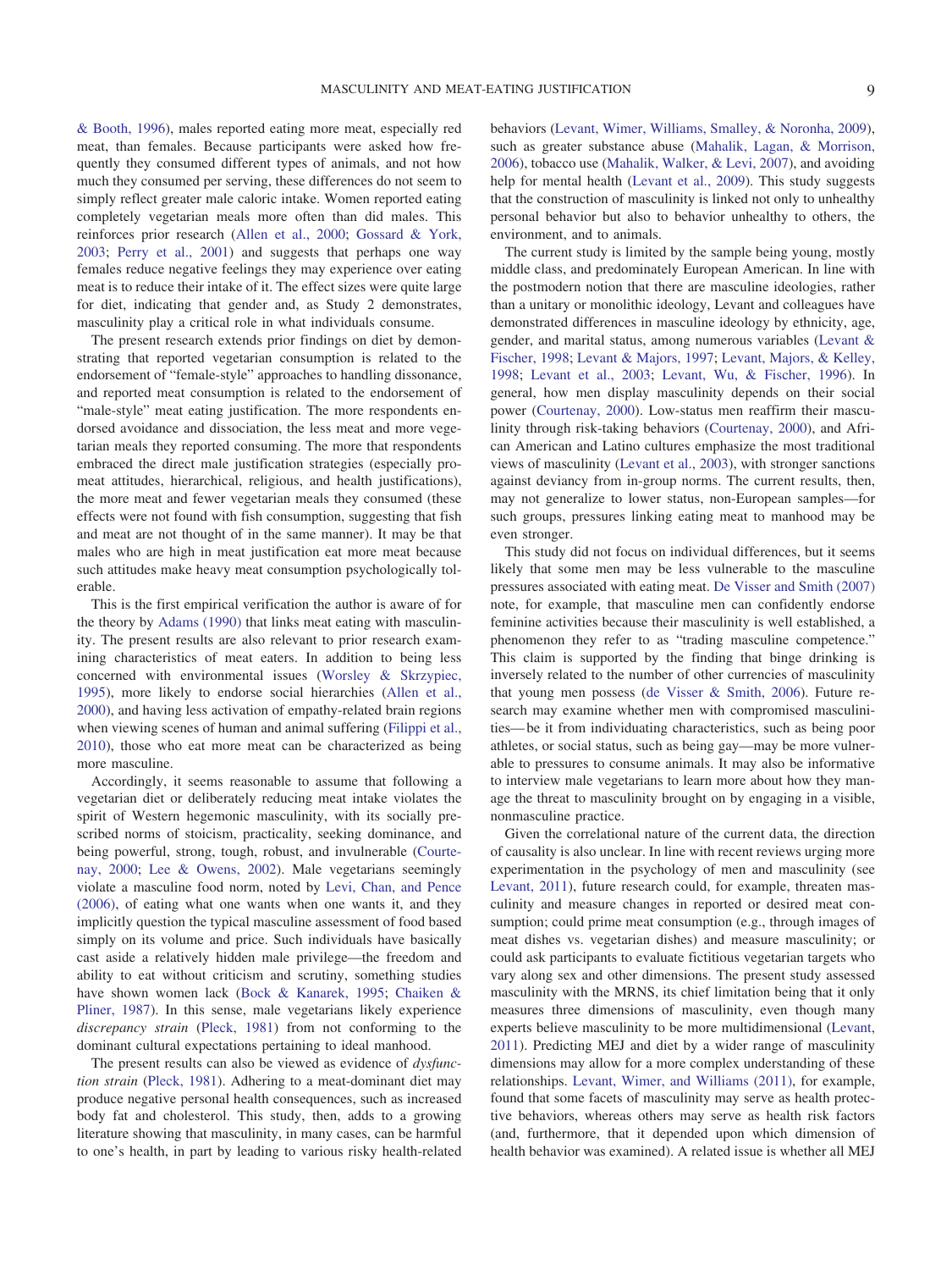strategies are equivalent in how much they influence dietary behavior. For instance, men have been found to evaluate food in terms of taste and satiety rather than health properties (Gough & Conner, 2006; Roos et al., 2001). Accordingly, although men may endorse health reasons for eating meat, in practice, this factor may not contribute much to their actual behavior. Additionally, the importance of MEJ strategies on diet may be moderated by ethnicity, sexual orientation, social class, and a host of other factors. For athletes and weightlifters, perceptions that meat is needed for positive health and strength may trump other justifications.

A more basic measurement issue that needs resolving concerns the poor performance of dichotomization. Its alpha was relatively low across both studies, and it correlated less strongly with the other MEJ scales, particularly in Study 1 (although it did significantly relate to the female strategies here). Future research may attempt to measure this construct differently. It should also be mentioned that the measurement of diet in the present study might be susceptible to error, as self-reports of one's eating habits may be prone to cognitive or motivational biases. Future studies may consider ways of reducing these potential distortions.

These limitations aside, a daunting and challenging question for researchers and practitioners alike is how to persuade masculine men to reduce meat intake. Part of the challenge is that, unlike the targets of some interventions such as smoking and drinking, society as a whole seems to embrace meat eating, thus potentially obscuring the problematic nature of masculinity in this domain. The present results also anticipate difficulty in converting males, especially masculine ones, to a vegetarian diet. Although some vegetarians are motivated by environmental concerns and disgust toward meat, the majority of converts initially do so because of animal welfare and health concerns (Rozin, Markwith, & Stoess, 1997). Previous research, though, has documented that males are less sympathetic to the plight of animals, and the present research would add more likely to deny animal suffering. Relating to health concerns, males in this study were actually more likely to cite personal health as a reason to *eat* meat, not avoid it. To the extent that masculine men are more hostile to animal welfare and perceive a vegetarian diet as unhealthy, masculinity once again appears to be a major barrier to reduced meat consumption. While realizing that, ultimately, the answer involves redefining masculinities or eliminating their importance, what follows are a few recommendations.

#### **Raise Awareness of Gender Socialization**

Gender role socialization constrains an individual's ability to explore different identities and opportunities, often without conscious awareness. Thus, men may be unaware of how much their behavior, in general, is shaped by constructions of masculinity and, in particular, how their attitudes toward meat are shaped by masculinity. Even if men knowingly use meat consumption to enhance masculinity, they may not understand where masculinity arises from. The first step, then, in discouraging men from eating meat is to make them aware of the process and results of gender socialization (see Silverstein, Auerbach, & Levant, 2002, for similar suggestions in the domain of reconstructing fatherhood).

#### **Enlist Women As Change Agents**

Without implying that men are incapable of changing themselves or other men, or that it is women's responsibility to change men, it may be possible for women to positively influence boys and men that play prominent roles in their lives. After all, the present results suggest that women have more ambivalence about eating meat, justify it less successfully, and consume less animal flesh. Transmitting these attitudes and behaviors to males would not be unprecedented. In the domain of health care, there is a long-standing tradition whereby women influence men (Norcross, Ramirez, & Palinkas, 1996). Silverstein et al. (2002) noted that wives play a prominent role in motivating and pressuring men to change their understanding of fatherhood and masculinity in general. As women gain greater financial independence, they may be less vulnerable to the pressure to serve meat to their husband, as described by Adams (1990). Given that women, as a group, reject masculine ideology more than men (Levant & Richmond, 2007), it would be important to target women who lack consciousness about meat consumption.

## **Influence Perceptions of Norms**

What an individual believes others are doing may provide important information about how the self should act, and this is especially evident in recent research on health. For example, social norms predict condom use (Peterson & Bakeman, 2006), adolescent smoking (Weiss & Garbanati, 2006) and driving (Linkenbach & Perkins, 2006), heart-related health behaviors (Mahalik & Burns, 2011), and general health-affirming behavior in men (Mahalik, Burns, & Syzdek, 2007). Interventions may address how men believe other men think and act regarding meat consumption. As young adults overestimate the frequency of risky behavior in their peers (Suls & Green, 2003), so, too, men may overestimate how much their peers genuinely enjoy meat and feel no discomfort about it. Discussion groups may counter pluralistic ignorance and help men establish more accurate norms by having members discuss their concerns about eating meat. To go further, concerned groups may want to promote and highlight examples of male vegetarians especially fitting the masculine stereotype (e.g., athletes, musicians). Such examples may be powerful because they do not easily allow men to discount the behavior or subtype the male vegetarian and may alter perceptions of how normative male vegetarianism is.

#### **Give Appeals a Masculine Frame**

As meat eating becomes more problematic, an increasing number of informational appeals will likely be made to dissuade individuals from consuming animal flesh. These arguments will likely appeal to meat's negative impact on the environment, public health, and the welfare of factory-farmed animals. The present results suggest that a lack of information may not be the sole cause of resistance to changing to a vegetarian diet: Meat eating is linked to a motivation to conform to gender expectations, that is, a male desire to appear masculine and to feel like a real man.

Going beyond mere information, persuasive attempts must be framed so that they appeal to masculinity and make eating meat seem congruent with a masculine ideology. Similar suggestions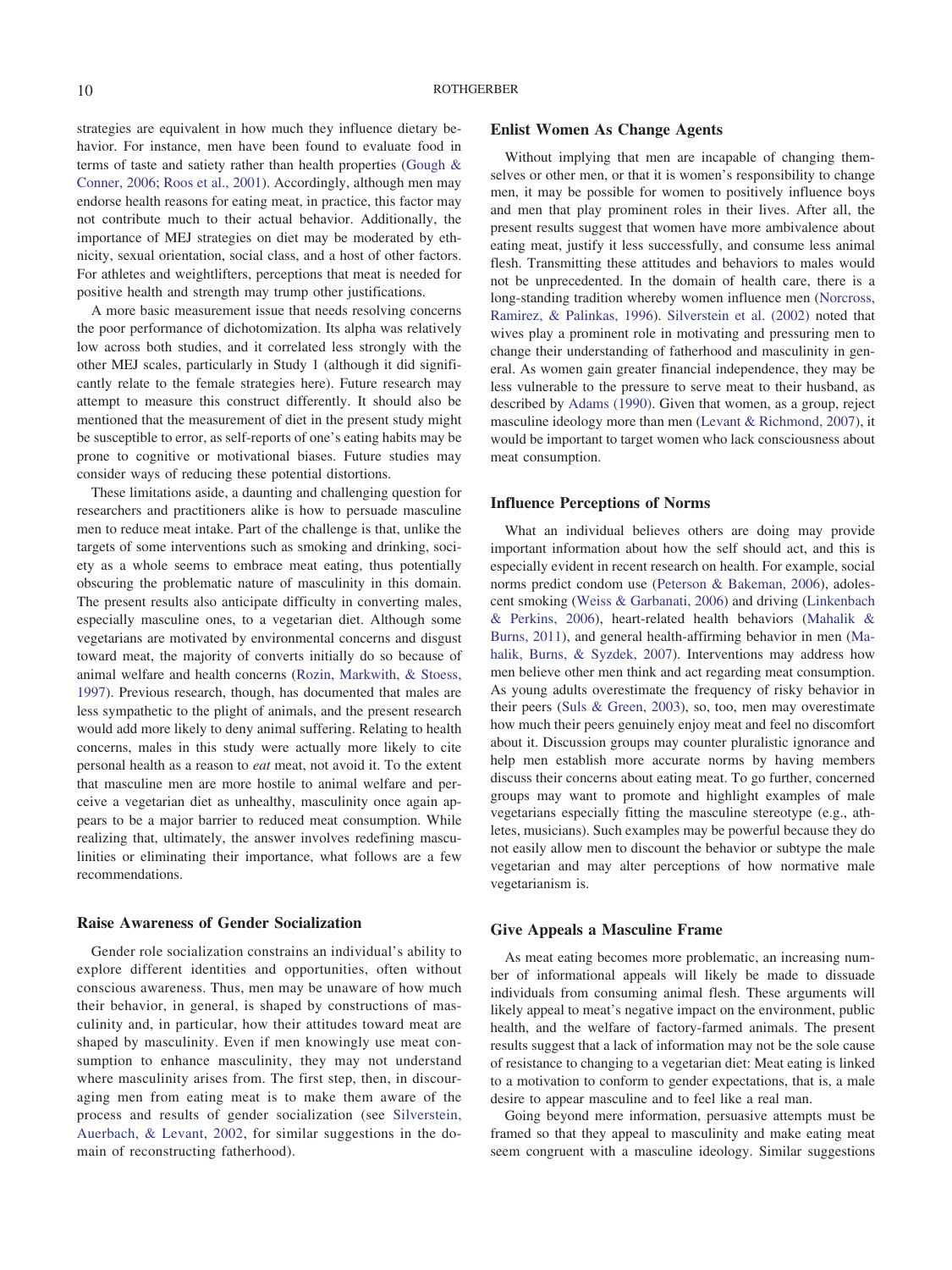have been made to increase testicular self-examinations (Singleton, 2008), preventive health service utilization among African Americans (Hammond, Matthews, Mohottige, Agyemang, & Corbie-Smith, 2010), and general health-promoting behavior (Creighton & Oliffe, 2010; Sloan, Gough, & Conner, 2010). In this case, education campaigns could emphasize male norms such as autonomy and self-reliance—"Be your own man . . .think for yourself . . . be free from constraints of traditional masculinity"; rebellion and resistance—"Resist doing what is expected"; in control— "Seize control of your own health"; rationality—"Evaluate the costs of eating meat"; and activity and status—"Make an active choice that will also provide you greater energy to accomplish more at work." Future research may wish to examine whether masculine men are more susceptible to certain types of appeals. Millar and Houska (2007) discovered, for example, that highly masculine participants were more affected by a fear-reducing message. In the present case, this might mean presenting messages to men that eating less or no meat will allow them to avoid some of the worry and distress associated with global warming and worsened personal health.

The success of a given frame may be moderated by the individual's social position and the importance of a particular MEJ strategy to that individual. For example, if being a protector is an important aspect of masculinity for a cultural group and an individual in that group is strongly affected by hierarchical justifications for eating meat, then appeals might frame the issue as a man's responsibility to protect animals from harm—that real men protect those that are dependent on them.

In short, as a social construct, there is nothing intrinsic about masculinity that suggests it must be characterized by a love for meat. The current research suggests that, for advocates of vegetarianism, ignoring this connection or simply making informational appeals will not likely work to the extent that such ploys ignore motives to link the self with valued outcomes.

#### **References**

- Adams, C. (1990) *The sexual politics of meat: A feminist vegetarian critical theory*. New York, NY: Continuum.
- Adams, C. (2001) *Living among meat eaters: The vegetarian's survival handbook*. New York, NY: Continuum.
- Allen, M. W., Wilson, M., Ng., S., & Dunne, M. (2000). Values and beliefs of vegetarians and omnivores. *The Journal of Social Psychology, 140,* 405– 422. doi:10.1080/00224540009600481
- Beerman, K. A., Jennings, G., & Crawford, S. (1990). The effect of student residence on food choice. *Journal of American College Health, 38,* 215–220. doi:10.1080/07448481.1990.9936190
- Bock, B. C., & Kanarek, R. B. (1995). Women and men are what they eat: The effects of gender and reported meal size on perceived characteristics. *Sex Roles, 33,* 109 –119. doi:10.1007/BF01547938
- Broida, J., Tingley, L., Kimball, R., & Miele, J. (1993). Personality differences between pro-and anti-vivisectionists. *Society and Animals: Journal of Human–Animal Studies, 1,* 129 –144. doi:10.1163/ 156853093X00037
- Buerkle, C. W. (2009). Metrosexuality can stuff it: Beef consumption as (heteromasculine) fortification. *Test and Performance Quarterly, 29,* 77–93. doi:10.1080/10462930802514370
- Chaiken, S., & Pliner, P. (1987). Women, but not men, are what they eat: The effect of meal size and gender on perceived femininity and masculinity. Personality and Social Psychology Bulletin, 13, 166-176. doi: 10.1177/0146167287132003
- Chin, M., Fisak, B., & Sims, V. (2002). Development of the Attitudes toward Vegetarians Scale. *Anthrozoös, 15,* 332–342. doi:10.2752/ 089279302786992441
- Corliss, R. (2002, July 15). Should we all be vegetarians? *Time, 160,*  $48 - 56.$
- Courtenay, W. H. (2000). Constructions of masculinity and their influence on men's well-being: A theory of gender and health. *Social Science & Medicine, 50,* 1385–1401. doi:10.1016/S0277-9536(99)00390-1
- Creighton, G., & Oliffe, J. L. (2010). Theorising masculinities and men's health: A brief history with a view to practice. *Health Sociology Review, 19,* 409 – 418. doi:10.5172/hesr.2010.19.4.409
- de Visser, R., & Smith, J. A. (2006). Mister in-between: A case study of masculine identity and health-related behavior. *Journal of Health Psychology, 11,* 685– 695. doi:10.1177/1359105306066624
- de Visser, R., & Smith, J. A. (2007). Alcohol consumption and masculine identity among young men. Psychology & Health, 22, 595-614. doi: 10.1080/14768320600941772
- Eldridge, J. J., & Gluck, J. (1996). Gender differences in attitudes toward animal research. *Ethics & Behavior, 6,* 239 –256. doi:10.1207/ s15327019eb0603\_5
- European Vegetarian Union. (2007). How many veggies . . .? Retrieved from http://www.euroveg.eu/lang/en/info/howmany.php
- Fides, N. (1993) *Meat, a natural symbol*. London: Routledge.
- Filippi, M., Riccitelli, G., Falini, A., Salle, F., Vuilleumier, P., Comi, G., & Rocca, M. A. (2010). The brain functional networks associated to human and animal suffering differ among omnivores, vegetarians, and vegans. *PLoS One, 5,* e10847. doi:10.1371/journal.pone.0010847 http://www.plosone.org/article/info%3Adoi%2F10.1371%2Fjournal .pone.0010847 - aff1
- Foer, J. S. (2009). *Eating animals.* New York, NY: Little, Brown.
- Goldberg, L., & Stycker, L. (2002). Personality traits and eating habits: The assessment of food preferences in a large community sample. *Personality and Individual Differences, 32,* 49 – 65. doi:10.1016/S0191- 8869(01)00005-8
- Gossard, M., & York, R. (2003). Social structural influences on meat consumption. *Society for American Ecology, 10,* 1–9.
- Gough, B., & Connor, M. T. (2006). Barriers to healthy eating among men: A qualitative analysis. *Social Science & Medicine, 62,* 387–395. doi: 10.1016/j.socscimed.2005.05.032
- Hammond, W. P., Matthews, D., Mohottige, D., Agyemang, A., & Corbie-Smith23, G. (2010). Masculinity, medical mistrust, and preventive health services delays among community-dwelling African-American men. *Journal of General Internal Medicine, 25,* 1300 –1308. doi: 10.1007/s11606-010-1481-z
- Harel, N. (2006). Vegetarianism as feminism: Meat as a symbol of male domination. *Anonymous for Animal Rights*. Retrieved from http://www .anonymous.org.il/efeminism.htmanonymous.org
- Holm, L., & Mohl, M. (2000). The role of meat in everyday food culture: An analysis of an interview study in Copenhagen. *Appetite, 34,* 277–283. doi:10.1006/appe.2000.0324
- Kalof, L., Dietz, T., Stern, P., & Guagnano, G. (1999). Social psychological and structural influences on vegetarian beliefs. *Rural Sociology, 64,* 500 – 511. doi:10.1111/j.1549-0831.1999.tb00364.x
- Kimmel, M. (1996). *Manhood in America. A cultural history.* New York, NY: Simon & Schuster.
- Knight, S., Vrij, A., Cherryman, J., & Nunkoosing, K. (2004). Attitudes toward animal use and belief in animal mind. *Anthrozoös*, 17, 43-62. doi:10.2752/089279304786991945
- Kubberød, E., Ueland, O., Rodbotten, M., Westad, F., & Risvik, E. (2002). Gender specific preferences and attitudes towards meat. *Food Quality Preference, 13,* 285–294. doi:10.1016/S0950-3293(02)00041-1
- Kubberød, E., Ueland, O., Tronstad, A., & Risvik, E. (2002). Attitudes toward meat and meat-eating among adolescents in Norway: A qualitative study. *Appetite*, 38, 53–62. doi:10.1006/appe.2002.0458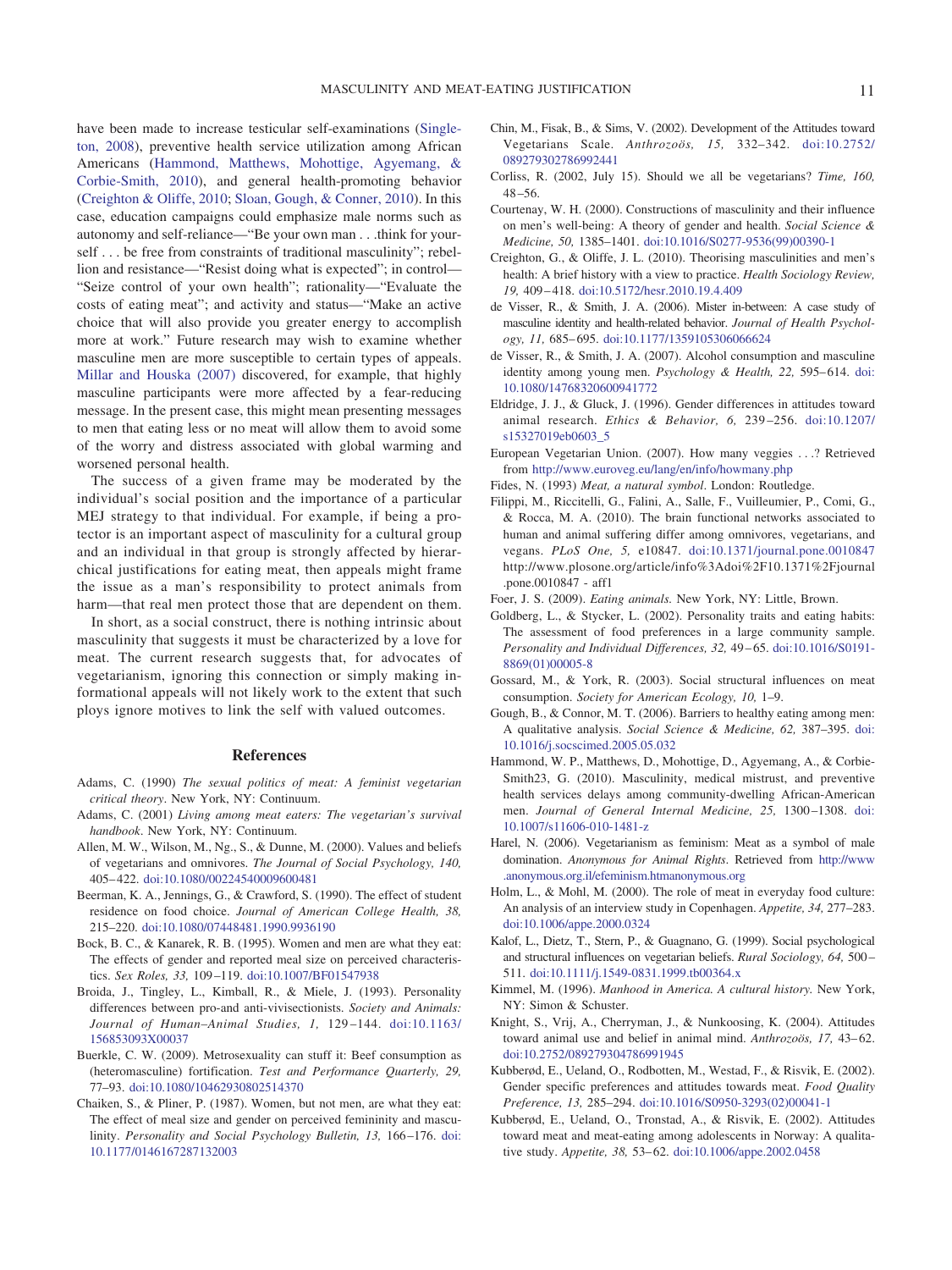- Lee, C., & Owens, G. (2002). *The psychology of men's health.* Philadelphia, PA: Open University Press, Milton Keynes.
- Levant, R. F. (1992). Toward the reconstruction of masculinity. *Journal of Family Psychology, 5,* 379 – 402. doi:10.1037/0893-3200.5.3-4.379
- Levant, R. F. (2011). Research in the psychology of men and masculinity using the gender role strain paradigm as a framework. *American Psychologist, 66,* 765–776. doi:10.1037/a0025034
- Levant, R. F., & Fischer, J. (1998). The male role norms inventory. In C. Davis, W. Yarber, R. Bauserman, G. Schreer, & S. Davis (Eds.), *Sexuality-related measures: A compendium (2nd ed., pp. 469-472).* Newbury Park, CA: Sage.
- Levant, R. F., & Majors, R. (1997). An investigation into variations in the construction of the male gender role among young African-American and European-American women and men. *Journal of Gender, Culture, and Health, 2,* 33– 43.
- Levant, R. F., Majors, R., & Kelley, M. (1998). Masculinity ideology among young African-American and European-American women and men in different regions of the United States. *Cultural Diversity and Mental Health, 4,* 227–236. doi:10.1037/1099-9809.4.3.227
- Levant, R. F., & Richmond, K. (2007). A review of research on masculinity ideologies using the male role norms inventory. *The Journal of Men's Studies, 15,* 130 –146. doi:10.3149/jms.1502.130
- Levant, R. F., Richmond, K., Majors, R. G., Inclan, J. E., Rossello, J. M., Rowan, G., & Sellers, A. (2003). A multicultural investigation of masculine ideology and alexithymia. *Psychology of Men & Masculinity, 4,* 91–99. doi:10.1037/1524-9220.4.2.91
- Levant, R. F., Wimer, D. J., & Williams, C. M. (2011). An evaluation of the health behavior inventory-20 (HBI-20) and its relationships to masculinity and attitudes toward seeking psychological help among college men. *Psychology of Men & Masculinity, 12,* 26 – 41. doi:10.1037/ a0021014
- Levant, R. F., Wimer, D. J., Williams, C. M., Smalley, K. B., & Noronha, D. (2009). The relationship between masculinity variables, health risk behaviors and attitudes toward seeking psychological help. *International Journal of Men's Health, 8,* 3–21. doi:10.3149/jmh.0801.3
- Levant, R. F., Wu, R., & Fischer, J. (1996). Masculinity ideology: A comparison between U.S. and Chinese young men and women. *Journal of Gender, Culture, and Health, 1,* 207–220.
- Levi, A., Chan, K. K., & Pence, D. (2006). Real men do not read labels: The effects of masculinity and involvement on college students' food decisions. *Journal of American College Health, 55,* 91–98. doi:10.3200/ JACH.55.2.91-98
- Linkenbach, J., & Perkins, H. W. (2006). *Montana's MOST of Us Don't Drink and Drive Campaign: A social norms strategy to reduce impaired driving among 21–34 year olds*. Report No. DOT HS 809 869. Washington, DC: National Highway Traffic Safety Administration.
- Mahalik, J. R., & Burns, S. M. (2011). Predicting health behaviors in young men that put them at risk for heart disease. *Psychology of Men & Masculinity, 12,* 1–12. doi:10.1037/a0021416
- Mahalik, J. R., Burns, S. M., & Syzdek, M. (2007). Masculinity and perceived normative health behaviors as predictors of men's health behaviors. *Social Science & Medicine, 64,* 2201–2209. doi:10.1016/j .socscimed.2007.02.035
- Mahalik, J. R., Lagan, H. D., & Morrison, J. A. (2006). Health behaviors and masculinity in Kenyan and U.S. male college students. *Psychology of Men & Masculinity, 7,* 191–202. doi:10.1037/1524-9220.7.4.191
- Mahalik, J. R., Walker, G., & Levi, M. (2007). Health behaviors and masculinity in Australian college men. *Psychology of Men & Masculinity, 8,* 240 –249. doi:10.1037/1524-9220.8.4.240
- Millar, M. G., & Houska, J. A. (2007). Masculinity and intentions to perform health behaviors: The effectiveness of fear control arguments. *Journal of Behavioral Medicine, 30,* 403– 409. doi:10.1007/s10865-007- 9113-8
- Norcross, W., Ramirez, C., & Palinkas, L. (1996). The influence of women on the health care seeking behaviour of men. *The Journal of Family Practice, 43,* 475– 480.
- Perry, C. L., Mcguire, M., Neumark-Sztainer, D., & Story, M. (2001). Characteristics of vegetarians in a multiethnic urban population. *Journal of Adolescent Health, 29,* 406 – 416. doi:10.1016/S1054- 139X(01)00258-0
- Peterson, J. L., & Bakeman, R. (2006). Impact of beliefs about HIV treatment and peer condom norms on risky sexual behavior among gay and bisexual men. *Journal of Community Psychology, 34,* 37– 46. doi: 10.1002/jcop.20082
- Pew Commission on Industrial Farm Animal Production. (2008). *Putting meat on the table: Industrial farm animal production in America.* Washington, DC.

Pleck, J. H. (1981). *The myth of masculinity.* Cambridge, MA: MIT Press.

- Prättälä, R., Paalanen, L., Grinberga, D., Helasoja, V., Kasmel, A., & Petkeviciene, J. (2006). Gender differences in the consumption of meat, fruit, and vegetables are similar in Finland and the Baltic countries. *European Journal of Public Health, 17,* 520 –525.
- Richardson, N. J., Shepherd, R., & Elliman, N. (1993). Current and future influences on meat consumption in the U. K. *Appetite, 21,* 41–51. doi:10.1006/appe.1993.1035
- Roberts, P. (2008). *The end of food.* New York, NY: Houghton Mifflin Harcourt.
- Rogers, R. (2008). Beasts, burgers, and hummers: Meat and the crisis of masculinity in contemporary television advertisements. *Environmental Communication: A Journal of Nature and Culture, 2,* 281–301.
- Roos, G., Prättälä., R., & Koski, K. (2001). Men, masculinity and food: Interviews with Finnish carpenters and engineers. *Appetite, 37,* 47–56. doi:10.1006/appe.2001.0409
- Rozin, P., Markwith, M., & Stoess, C. (1997). Moralization and becoming a vegetarian. The transformation of preferences into values and the recruitment of disgust. *Psychological Science, 8,* 67–73. doi:10.1111/j .1467-9280.1997.tb00685.x
- Ruby, M. B., & Heine, S. (2011). Meats, morals and masculinity. *Appetite, 56,* 447– 450. doi:10.1016/j.appet.2011.01.018
- Sanday, P. (1981). *Female power and male dominance: On the origins of sexual inequality.* Cambridge, UK: Cambridge University Press.
- Santos, M. L., & Booth, D. (1996). Influences on meat avoidance among British students. *Appetite, 27,* 197–205. doi:10.1006/appe.1996.0046
- Schiessl, M., & Schwagerl, C. (2008, August 27).Meat's contribution to global warming. *Spiegel Online International*. Retrieved from http:// www.spiegel.de/international/germany/0,1518,574754,00.html
- Silverstein, L. B., Auerbach, C. F., & Levant, R. F. (2002). Contemporary fathers reconstructing masculinity: Clinical implications of gender role strain. *Professional Psychology: Research and Practice, 33,* 361–369. doi:10.1037/0735-7028.33.4.361
- Singleton, A. (2008). "It's because of the invincibility thing": Young men, masculinity, and testicular cancer. *International Journal of Men's Health, 7,* 40 –58. doi:10.3149/jmh.0701.40
- Sloan, C., Gough, B., & Conner, M. (2010). Healthy masculinities? How ostensibly healthy men talk about lifestyle, health, and gender. *Psychology & Health, 25,* 783– 803. doi:10.1080/08870440902883204
- Smart, J. (1995). The gender gap. *Vegetarian Times, 210,* 74 81.
- Smiler, A. P. (2008). "I wanted to get to know her better": Adolescent boys' dating motives, masculine ideology, and sexual behavior. *Journal of Adolescence, 31,* 17–32. doi:10.1016/j.adolescence.2007.03.006
- Sobal, J. (2005). Men, meat, and marriage. Models of masculinity. *Food and Foodways, 13,* 135–158. doi:10.1080/07409710590915409
- Stibbe, A. (2004). Health and the social construction of masculinity in men's health magazine. *Men and Masculinities, 7,* 31–51. doi:10.1177/ 1097184X03257441